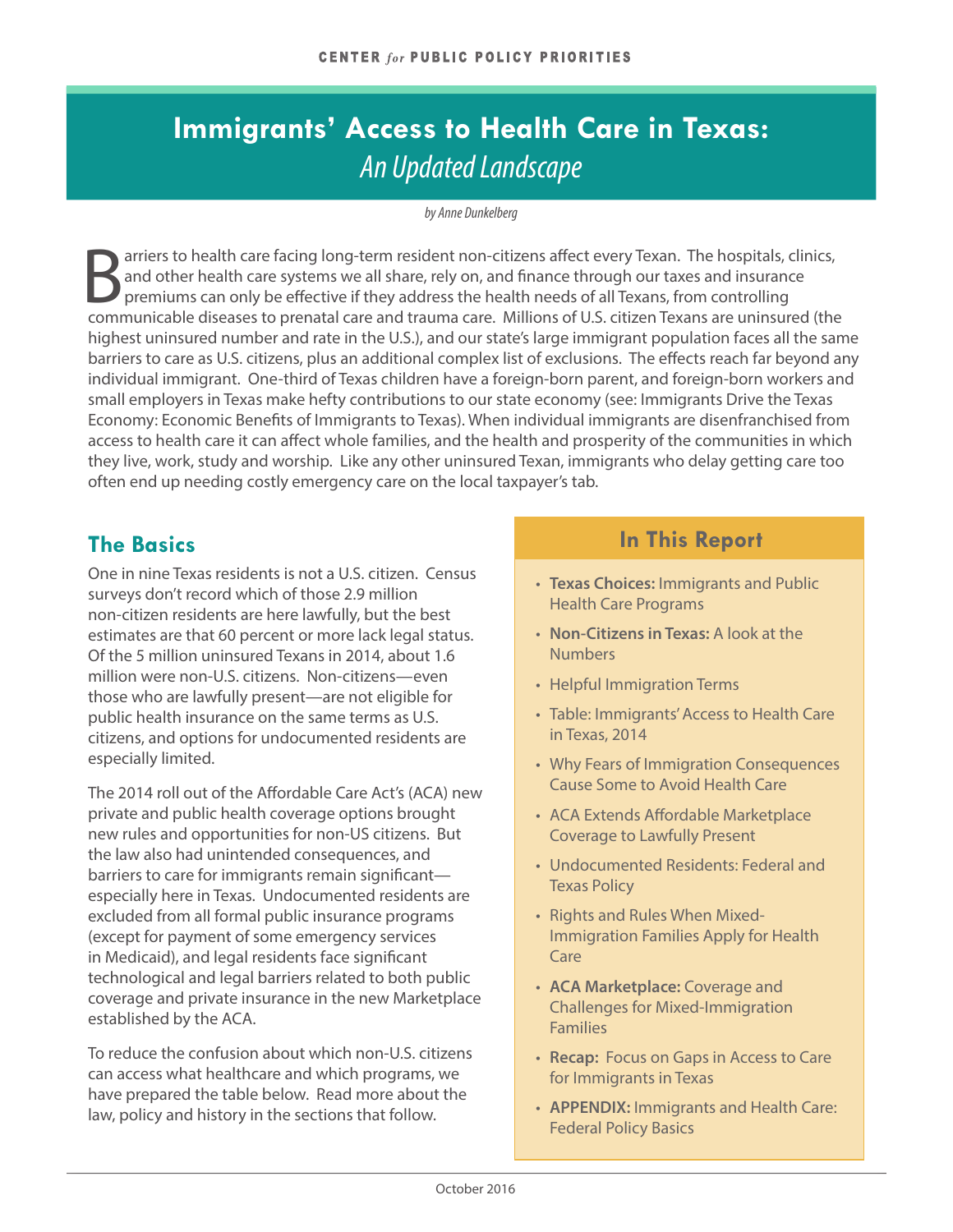| <b>Health Care Program or Service</b>                                                                                                                                                                                                                                 | <b>Lawfully Present</b><br><b>Immigrants</b>                                                                                                                                                                                                                                        | <b>Undocumented</b><br><b>Immigrants</b> |
|-----------------------------------------------------------------------------------------------------------------------------------------------------------------------------------------------------------------------------------------------------------------------|-------------------------------------------------------------------------------------------------------------------------------------------------------------------------------------------------------------------------------------------------------------------------------------|------------------------------------------|
| <b>Medicaid-Adults 19 and older</b>                                                                                                                                                                                                                                   | NO for most immigrants who came<br>to U.S. on or after 8/22/1996<br>YES, for immigrants before<br>8/22/1996, but limited to same<br>categories as U.S. citizens (very few<br>parents qualify, and no adults without<br>dependent children unless pregnant,<br>senior, or disabled)  | <b>NO</b>                                |
| Medicaid-Children under age 19                                                                                                                                                                                                                                        | <b>YES</b>                                                                                                                                                                                                                                                                          | <b>NO</b>                                |
| "Emergency Medicaid"- pays care providers<br>for emergency care only (not full coverage)                                                                                                                                                                              | <b>YES</b> , but only ER bills for individuals who, except for immigration status,<br>meet all the same strict TX Medicaid limits that apply to U.S. citizen<br>adults (very few parents qualify, and no adults without dependent children<br>unless pregnant, senior, or disabled) |                                          |
| <b>CHIP-Children under age 19</b>                                                                                                                                                                                                                                     | <b>YES</b>                                                                                                                                                                                                                                                                          | <b>NO</b>                                |
| CHIP Perinatal Program-prenatal, delivery,<br>and postpartum care                                                                                                                                                                                                     | <b>YES</b>                                                                                                                                                                                                                                                                          | <b>YES</b>                               |
| <b>Refugee Medical Assistance</b><br>Medical assistance to refugees for up to 8 months from<br>the individual's legal date of entry (those who apply<br>after their legal date of entry month receive less than 8<br>months of RMA coverage).                         | <b>YES</b><br>Must have a U.S. CIS<br>verified refugee status                                                                                                                                                                                                                       | <b>NO</b>                                |
| Programs using federal health care block<br>grant funds (includes those run by state, county or<br>city): Examples: mental health, maternal and child health,<br>family planning, communicable diseases, immunization                                                 | YES                                                                                                                                                                                                                                                                                 | YES                                      |
| <b>Programs providing health services</b><br>necessary to protect life or safety, includes<br>those using federal, state or local funds. Emergency<br>medical, food, or shelter, mental health crisis, domestic<br>violence, crime victim assistance, disaster relief | <b>YES</b>                                                                                                                                                                                                                                                                          | <b>YES</b>                               |
| <b>County Hospital or Health Districts and</b><br><b>Indigent Care Programs</b>                                                                                                                                                                                       | <b>YES</b>                                                                                                                                                                                                                                                                          | <b>VARIES by County</b>                  |
| Marketplace Insurance Coverage, with<br>subsidies                                                                                                                                                                                                                     | <b>YES</b>                                                                                                                                                                                                                                                                          | <b>NO</b>                                |
| Marketplace Insurance Coverage, no subsidy                                                                                                                                                                                                                            | <b>YES</b>                                                                                                                                                                                                                                                                          | <b>NO</b>                                |
| Insurance purchase outside Marketplace,<br>no subsidy                                                                                                                                                                                                                 | <b>YES</b>                                                                                                                                                                                                                                                                          | <b>YES</b>                               |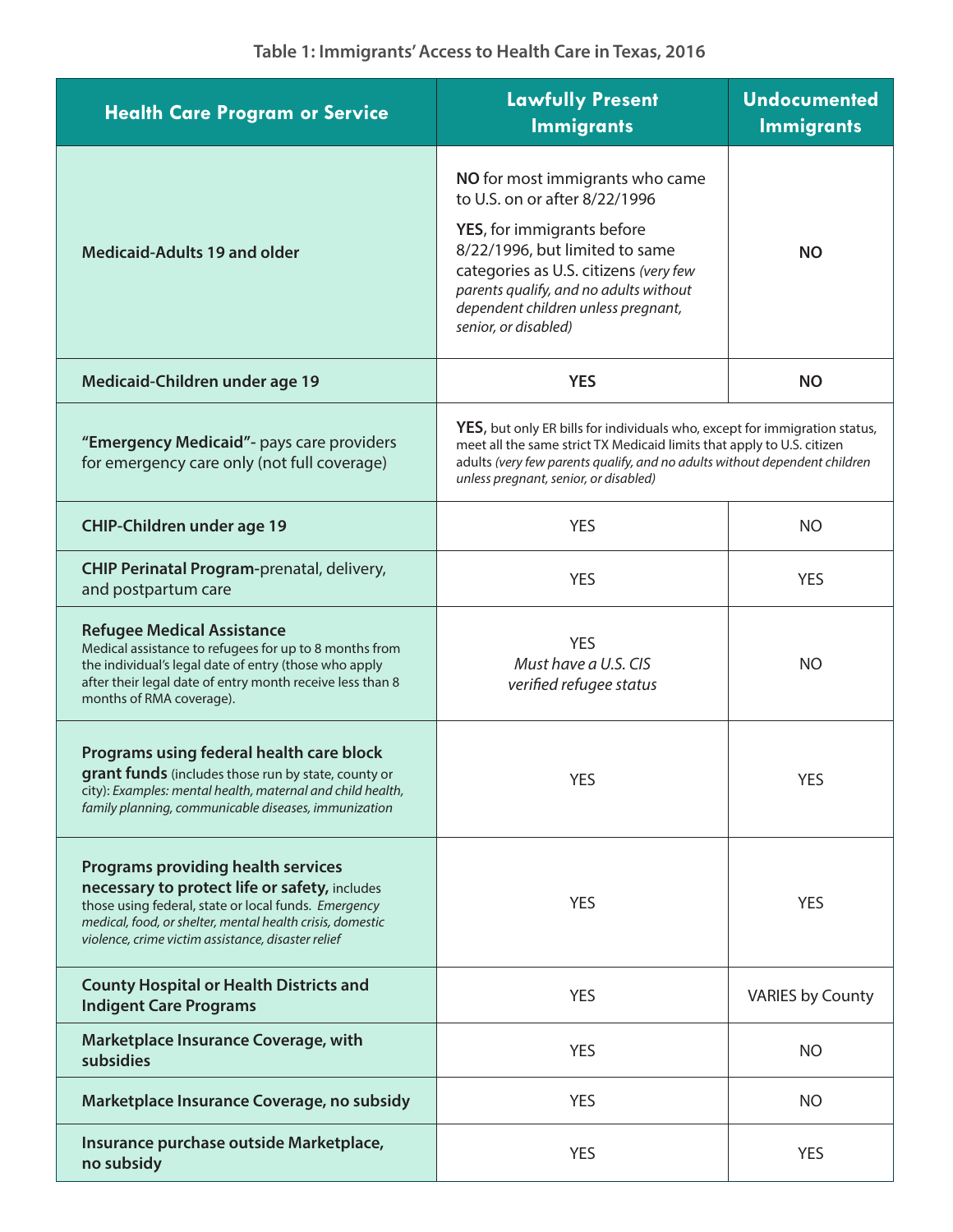# Executive Summary

## **Key Findings and Recommendations for Texas**

With over 4.6 million uninsured Texans in<br>2015, substantial gaps in access to healt<br>in the pear term despite the important gains and 2015, substantial gaps in access to health care will remain a problem for many Texans in the near term, despite the important gains and new options provided by the ACA. Listed below is a partial inventory of notable holes in the Texas health care safety net for non-U.S. citizen residents.

**Undocumented.** The greatest access gaps for noncitizens affect Texans without legal immigration status. Barred from Medicaid, CHIP, and the Marketplace and its subsidies, private health coverage is available only to undocumented individuals who have adequate income to purchase a policy at full price, without a subsidy. Undocumented residents can look to Federally Qualified Health Centers, some (but not all) urban hospital/health districts, and independent charity clinics for care, meaning that access to affordable care is highly variable depending on where an immigrant lives in Texas.

**Lawfully present:** Immigrants who are lawfully present in the U.S. face certain barriers that are specific to their non-citizen status, as well as some of the same barriers affecting U.S. citizens.

- The Coverage Gap traps some lawfully present, including refugees and asylum seekers. Most lawfully present individuals with incomes below 100 percent of the FPL can qualify for subsidies in the ACA Marketplace. However, certain lawfully present immigrants are caught in the Coverage Gap in states like Texas that have not accepted federal ACA funds to extend Medicaid to adults who earn less than 138 percent of the FPL. So the categories of legal immigrants that Congress intended in 1996 to have access to Medicaid and CHIP, actually are the very ones who are left without coverage options in Texas and other states that have not expanded Medicaid.
- Texas law excludes most lawfully present immigrant adults from Medicaid. The state legislature would have to authorize a change to this state policy (adopted in 1999) in order for a Texas solution to insure low-income Texans in the Coverage Gap to also benefit lawfully present adults below the poverty line.
- Technical Marketplace application processing issues for individuals with immigration documents, as well as for mixed-status families have delayed coverage and discouraged eligible Texans from completing enrollment. Improved Marketplace performance during the second and third open enrollment period appears to be improving enrollment rates but further improvement is still needed.
- The "family glitch" affects both lawfully present immigrants and U.S. citizens. These families may not qualify for premium subsidies in the Marketplace , and face either paying full price and an unlimited, unaffordable percentage of their incomes for job-based or Marketplace insurance premiums, or remaining uninsured.
- Affordability issues occur even for families that have access to premium subsidies and out-ofpocket help in the Marketplace. Those below poverty may have a hard time affording 2 percent of income in premiums with additional copayments and deductibles. Families at any income level who experience high health care needs may face spending up to 20 percent of income before deductibles and out-of-pocket caps kick in.
- Separated, but not divorced, parents may not have access to Marketplace subsidies because of tax filing status or lack of access to income information on the absent spouse.
- Hard-to-verify incomes. The income verification systems that the Marketplace and state Medicaid-CHIP programs rely on can work well for those with steady employment and predictable hours and wages. They are less helpful for those working irregular hours, multiple jobs, or being paid cash or by hand-written check. Advocates will need to monitor the systems to identify and try to reduce any barriers to enrollment, renewal, or qualifying for premium subsidies that may result from the additional documentation families in these situations may have to produce on an ongoing basis.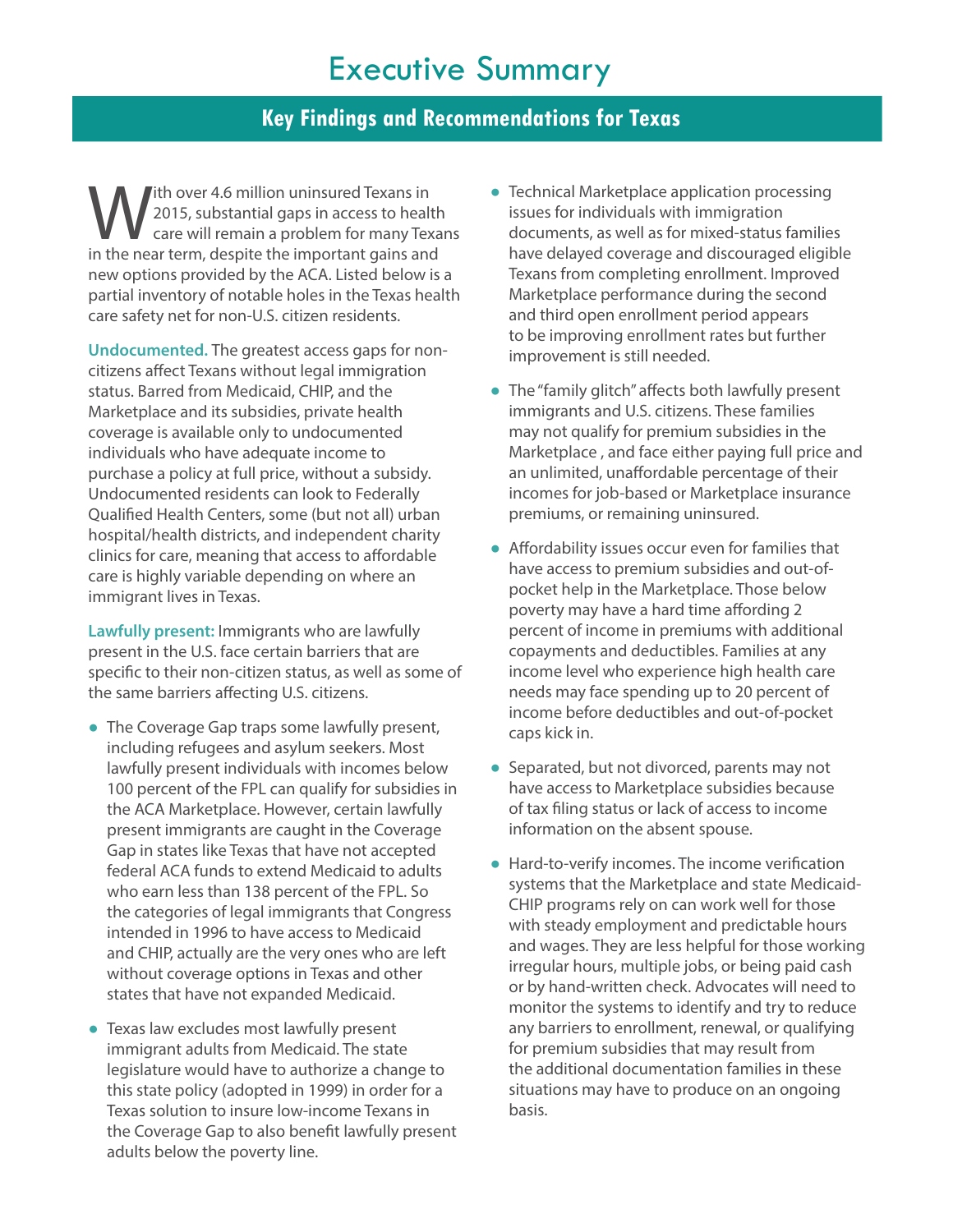## **Recommendations to Improve Health Care Access and Outcomes**

Federal law, Texas law and the state constitution combine to make Texas cities, counties, and hospitals the providers and funders of last resort for all of the uninsured. U.S. and Texas law allow federal and state government to reject the health costs of uninsured immigrants—lawfully present and undocumented alike—and shift them to local governments and health care providers. In this way, Texas' policy decisions to turn down available federal support for the uninsured take a toll on local taxpayers, and on all the other services communities need to fund.

CPPP recommends that Texas make the following three key policy changes to increase federal funding for coverage and care of immigrants:

- **1. Providing Medicaid Maternity benefits to lawfully present immigrant women.** Texas should provide comprehensive pregnancy benefits on par with those of U.S. citizens. Today, even legal permanent residents are treated the same as undocumented mothers.
- **2. Closing the Texas Coverage Gap, and insuring all citizens 19-64 up to 138 percent of the federal poverty line** (\$27,724 for a family of 3). This step would do even more than #1 for maternal health, by allowing women access to medical homes before conception for healthier pregnancies, continuing their care after birth to screen for and treat chronic medical conditions, and thereby improving health for any future pregnancies. This improved care will be gained

equally if accomplished via an [1115 "red state waiver"](http://www.commonwealthfund.org/publications/issue-briefs/2016/may/how-will-section-1115-medicaid-expansion-demonstrations-inform-federal-policy) conservative alternative.

Closing the Gap will also eliminate today's perverse policy which denies access to coverage to immigrants Congress intended to protect: e.g., active-duty military and veterans, victims of human trafficking, and refugees. Step #2 will also dramatically improve payments to hospitals and doctors for emergency care to uninsured undocumented residents.

**3. Providing Medicaid benefits to lawfully present immigrants aged 19 and older.** Lawmakers should also reverse the Texas law that now excludes these adults, in order to maximize the reduction in uninsured lawfully present Texans and the relief for local governments that closing the Coverage Gap would bring. Texas Medicaid today covers very few U.S. citizen parents and adults under current policy: e.g., 3 million children are enrolled, but only 150,000 of their parents. Unless Texas begins providing coverage options for U.S. citizen parents and other adults living in poverty, reversing Texas' ban on Medicaid for lawfully present immigrant adults will have limited effect.

Of course, the steps described above do not fully address the barriers to care for undocumented residents and the costs of their care born by local governments and care providers. Texas should take the lead among the states, squarely face the realities and negative consequences of these barriers for our communities, and develop a proactive strategy to improve systems and financing of care for the undocumented uninsured.

# Why This Report?

## **How to use this report to protect access to care in your community**

This report provides an updated overview of federal and state laws and rules governing access to health care in Texas for non-U.S. citizens, and points out how local practices vary around the state. With a new presidential administration beginning in January 2017, changes to weaken protections in federal laws and rules could be proposed in the near future.

Attempts to make health care less accessible to non-U.S. citizens are on the rise. In the past, health care stakeholders in Texas avoided direct talk about the programs and services available to non-citizens—even those lawfully present—in hopes that silence would reduce attacks on immigrants' health care access. At CPPP, we believe that given the increased frequency of attacks on access, silence is no longer serving that end. Health care providers, community advocates, congregations, and concerned citizens all need to be armed with the facts about federal, state, and local laws and the rights of immigrants. Only armed with this information can we ensure that laws are followed and rights are protected.

CPPP is available to help educate organizations and community members, and to hear reports from those who observe violations of law or policy, or need help understanding if a violation has occurred. *Information on how to contact us is at the end of this report.*

CENTER FOR PUBLIC POLICY PRIORITIES • CPPP.org • 512-320-0222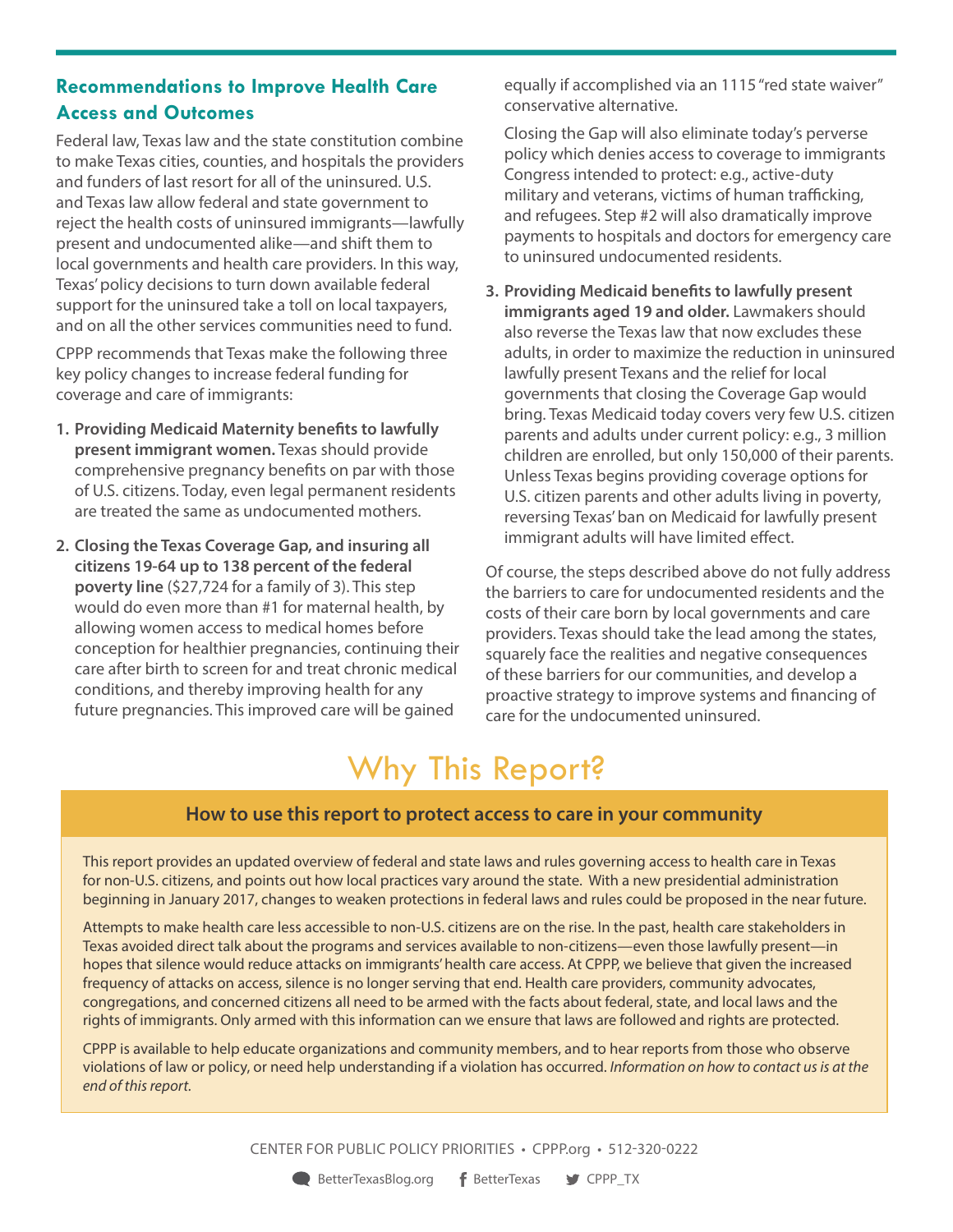#### **Texas' Choices: Legal Immigrants and Public Health Care Programs**

*See Appendix and Resources for more detailed federal policy background.*

#### **1997: Texas Denies Medicaid to Most Recent Legal Immigrants.**

The Texas Legislature opted in 1997 to continue providing Medicaid to "*qualified immigrants*" (see Helpful Immigration Terms box, p. 3, and Appendix) who came to the U.S. before the 1996 federal welfare law known as the Personal Responsibility and Work Opportunity Reform Act (PRWORA, 8/22/1996**). But the state Legislature decided to exclude** *qualified immigrants* **who came to the U.S. after that date, even when they have been in the U.S. for five years and qualify for federal Medicaid funding.** (In 2001, the Legislature passed an [omnibus](http://library.cppp.org/research.php?aid=175&cid=3&scid=4)  [Medicaid bill](http://library.cppp.org/research.php?aid=175&cid=3&scid=4) that would have reversed that decision and allowed post-1996 *qualified immigrants* to qualify for Texas Medicaid, but that bill was vetoed by the Governor).

## **Non-Citizens in Texas: A Look at the Numbers**

**THE BIG PICTURE:** U.S. Census estimates non-U.S. citizens made up 2.9 million of the 26.9 million Texans in 2014 (Census, American Community Survey).

- U.S. Census does not determine which non-citizens are lawfully present and which are not.
- 68% of foreign-born Texans (including naturalized U.S. citizens) are of Latin American origin, 18% Asian. (Migration Policy Institute [\(MPI\)](http://www.migrationpolicy.org/data/state-profiles/state/demographics/TX), 2014.)

**UNDOCUMENTED:** Pew Hispanic Center [estimates](http://www.pewhispanic.org/2014/12/11/unauthorized-trends/) Texas was home to 1.7 million undocumented immigrants in 2012; [MPI](http://www.migrationpolicy.org/data/unauthorized-immigrant-population/state/TX) estimates about 1.5 million for 2014.

- The U.S. unauthorized immigrant population peaked in 2007 at about 12.2 million.
- Since 2008 the national total has declined by about 1 million and more undocumented immigrants have left the state than have moved here, due to the global recession, increased border security, and greater risk to migrants from criminals.
- The drop was due mostly to reduced immigration from Mexico.
- Additional sources: Pew Hispanic Center, *[Statistical Portrait of the Foreign-Born Population in the United States](http://www.pewhispanic.org/2015/09/28/statistical-portrait-of-the-foreign-born-population-in-the-united-states-1960-2013-key-charts/)*, September 2015; *[5 facts about illegal immigration in the U.S.](http://www.pewresearch.org/fact-tank/2015/11/19/5-facts-about-illegal-immigration-in-the-u-s/)*, November 2015.

#### **CHILDREN:**

- Though only [4%](http://datacenter.kidscount.org/data/tables/116-child-population-by-nativity?loc=45&loct=2#detailed/2/45/false/869,36,868,867,133/76,77/447,448) of Texas children are themselves foreign-born, in 2014 2.4 million Texas children (one-third of Texas children) had a foreign-born parent (Annie E Casey Foundation Kids Count project [estimates\)](http://datacenter.kidscount.org/search/#/more/indicators/immigrant).
	- $\circ$  Half of these children are in families in which neither parent is a U.S. citizen (includes both lawfully present and undocumented parents).
	- $\circ$  Of Texas children in these mixed-status families, 33% live below the poverty line (\$20,160 for a family of 3), compared with 25% of all children.
- The [Migration Policy Institute](http://www.migrationpolicy.org/data/state-profiles/state/demographics/TX) estimates that 45% of all low-income Texas children (those with family income below 200% FPL, which is the upper limit for the Children's Health Insurance Program (CHIP), \$40,320 for a family of 3) have at least one foreign-born parent.
- The Texas Medicaid program reports it covered costs for 213,253 Texas births in 2013.
	- o That year, Texas Medicaid paid for deliveries for about 159,000 U.S. citizen mothers.
	- o About 26% of Texas Medicaid births in 2013 were to non-U.S citizen mothers (about 55,000, includes both lawfully present and undocumented mothers), representing about 15% of all Texas births that year.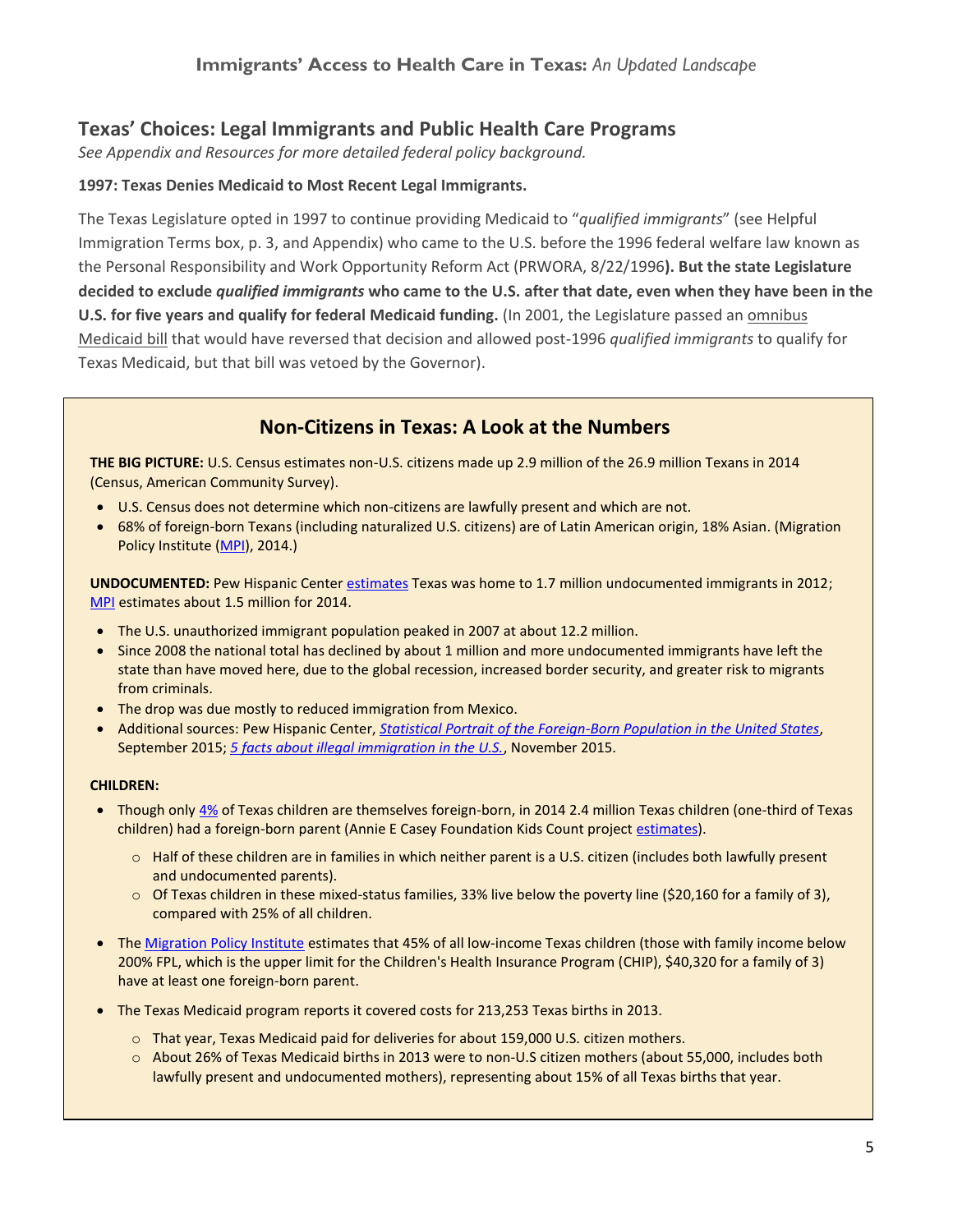#### **1999: Texas includes Legal Immigrant Children in CHIP**

The option for each state to create a Children's Health Insurance Program (CHIP) was established by Congress in 1997 when the Texas Legislature was not in session, and the Legislature [enacted CHIP coverage](http://library.cppp.org/research.php?aid=224&cid=3&scid=4) in 1999 in its next regular session. The federal law required Texas to include *qualified immigrant* children who have been in the U.S. for at least five years in our separate (non-Medicaid) CHIP program, but provided no federal funding for those children during their first five years in this country. The Texas Legislature opted to use 100 percent state funds to cover *qualified immigrant* children in CHIP during their first five years in the U.S. when no federal match was available, convinced that promoting early intervention and a regular source of medical and dental care for children would be cost-effective in the long run.

## **Helpful Immigration Terms**

**"Alien"** is a term used in many laws to refer to noncitizens (both lawfully present and undocumented).

**"Undocumented"** Immigrants include 2 major groups, people who:

Entered Without Inspection, or "EWIs"

 Overstayed their immigrant or nonimmigrant visas; these make up 25-40 percent of all undocumented immigrants *Other terms you may see: "not lawfully present," "illegal aliens" (the latter term is not preferred or used in this report)* 

#### **"Legal Immigrant" – not a real term in law, but still is commonly used. There are many different lawful immigration statuses:**

- Some are permanent or long-term statuses; that is, the immigrant can reside in the U.S. indefinitely. Includes Lawful permanent residents (LPRs), refugees, and asylum seekers ("asylees").
- Others are temporary, or transitional statuses, which may be indefinite in length (for example, the spouse, child or fiancée of a U.S. citizen waiting to get LPR status may have a "K" Visa), or they may be required to get approval for renewal of status at regular intervals (e.g., "Temporary Protected Status").
- Most LPRs immigrated through a family-based immigrant visa petition.
- All lawfully present immigrants are not treated equally with regard to access to health care.

**NOTE: "***qualified***" and "***lawfully present***" immigrants have different specific meanings in law and policy. They are**  *italicized* **in this report when they refer to a specific legal or regulatory definition.**

#### **"Qualified" Immigrants**

 A specific group of immigration statuses that was designated in the 1996 federal welfare law for the purpose of establishing new restrictions on eligibility for public benefits. *(See appendix for detail)*

#### **"[Lawfully Present](http://www.nilc.org/lawfullyresiding.html)" immigrants**

- Federal categorization of immigrants who are potentially eligible for Medicaid and CHIP under the state option to cover children and pregnant women established in 2009 federal law (under the Children's Health Insurance Program Reauthorization Act, CHIPRA), and for Marketplace insurance under the Affordable Care Act. It includes almost all legal statuses, including non-immigrants with valid visas. *(See appendix for detail)*
- The words "lawfully present" are sometimes also used to refer generically to non-U.S. citizens who are not unauthorized. In this report we italicize *lawfully present* when it is used to refer to the specific grouping of lawful statuses established in federal law and policy related to access to health care and insurance programs.

#### **"Immigrant" versus "Nonimmigrant" visas**

- "Immigrant" statuses include people seeking long-term or permanent residence.
- Tourists, students, people conducting business, temporary employees, or those traveling to the U.S. to receive medical care are the primary examples of "non-immigrant" status.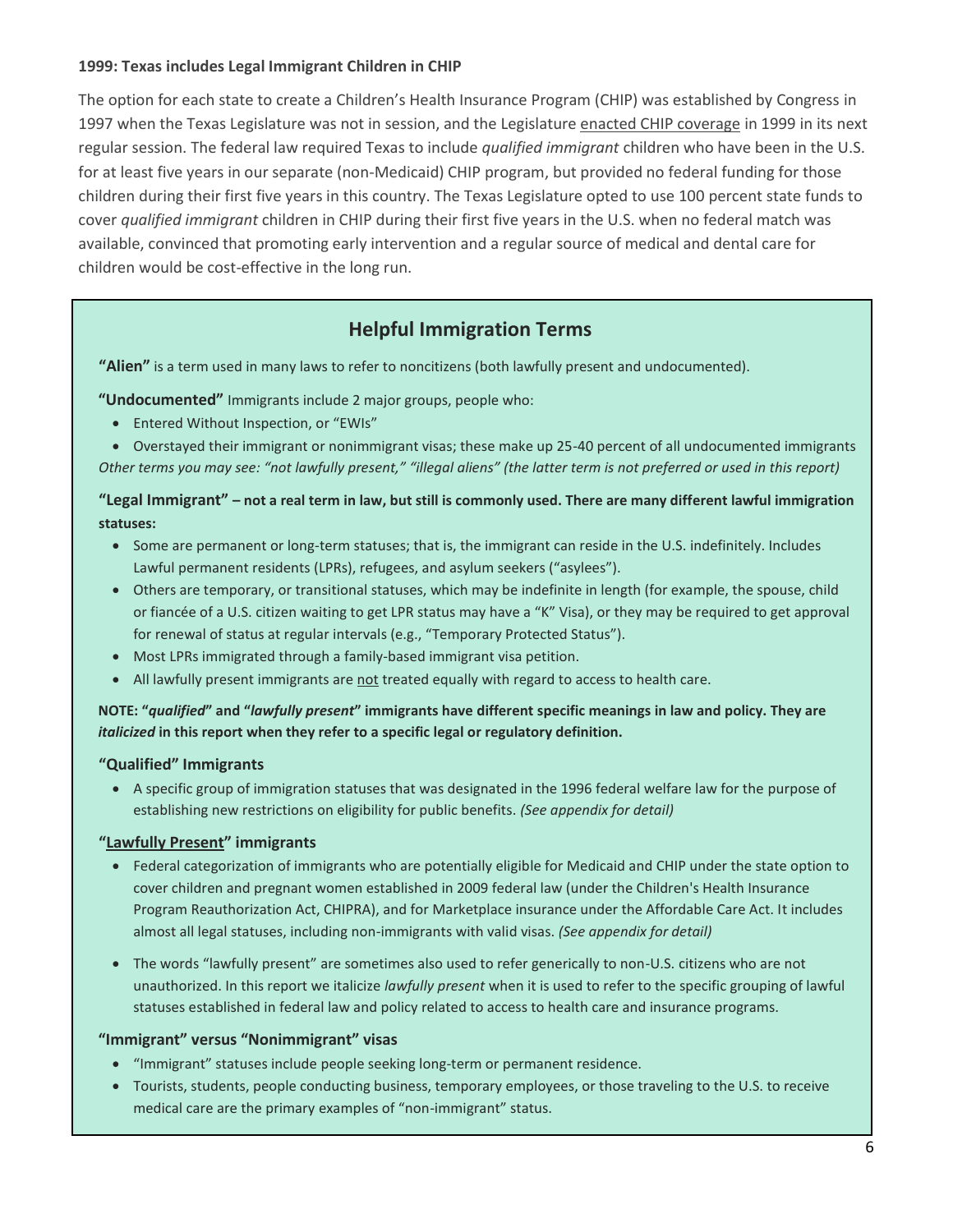By 1999, federal legislation had already been introduced in response to PRWORA to give states the option to eliminate the five-year bar from Medicaid and CHIP for immigrant children and pregnant women. The authors of Texas' CHIP law therefore included a "trigger" in Texas law directing the program to accept federal funding for immigrant children in their first five years, should Congress ever adopt that bill and make that option available.

## **Today: Where Medicaid and CHIP stand in Texas**

- *Qualified immigrants* **who entered the U.S. before August 22, 1996 may participate in Medicaid on the same terms as U.S. citizens.**
- **Most** *qualified immigrants* **ages 19 and older who entered the U.S. on or after August 22, 1996 are not able to access Texas Medicaid** (see Appendix for exceptions).
	- o **Texas is one of just six states that exclude** *qualified immigrant* **adults from Medicaid if they came to the U.S. after the 1996 federal welfare law took effect.** (Alabama, Mississippi, North Dakota, Virginia, and Wyoming are the others).
	- o This Texas policy means Medicaid maternity coverage is not available to *qualified immigrant* women. Instead, these women are treated the same as undocumented immigrant women. They can participate in the "CHIP Perinatal" program, which provides prenatal visits and limited postpartum care, and "Emergency Medicaid" (more below) will pay the bill for labor and delivery. They cannot get coverage with more comprehensive pre-conception care or postpartum health care.
- Texas also has extremely limited Medicaid coverage for adult U.S. citizens, because the state has not yet accepted the federal funds available under the ACA to cover most U.S. citizen adults with incomes below 138 percent of the federal poverty income level (\$27,821 for a family of 3). But even with the current limits in place for U.S. citizen adults, **tens of thousands of pregnant women and thousands of parents could gain comprehensive health benefits if Texas stopped excluding** *qualified immigrant* **adults who came here on or after August 22, 1996 from Medicaid coverage.**
- If the state moves forward to accept the coverage of all U.S. citizen adults up to 138 percent FPL, taking the additional step of ending the exclusion of adult *qualified immigrants* from Texas Medicaid would be needed, to provide affordable coverage to legal immigrant adults in that income group.
- *Lawfully present* **immigrants 18 and younger may participate in Texas Children's Medicaid and CHIP on the same terms as U.S. citizen children.** When Texas CHIP was launched in 2000, all *qualified immigrant* children with incomes below 200 percent of the federal poverty income were enrolled in CHIP (not Medicaid). When Congress passed the Children's Health Insurance Program Reauthorization Act in 2009 (CHIPRA), it created the option for states to get federal matching funds for children and pregnant women without a 5-year wait. As directed by Texas' 1999 CHIP law, Texas Medicaid and CHIP then implemented the option to accept the federal funds for children in Medicaid and CHIP (but not for pregnant women), without a 5-year wait.
- Congressional CHIP Reauthorization in 2009 also extended the categories of eligible immigrant children to the broader group of *lawfully present* children (see Appendix). *Lawfully present* immigrant children today are covered in Texas Medicaid and CHIP according to the same income guidelines as U.S. citizen children.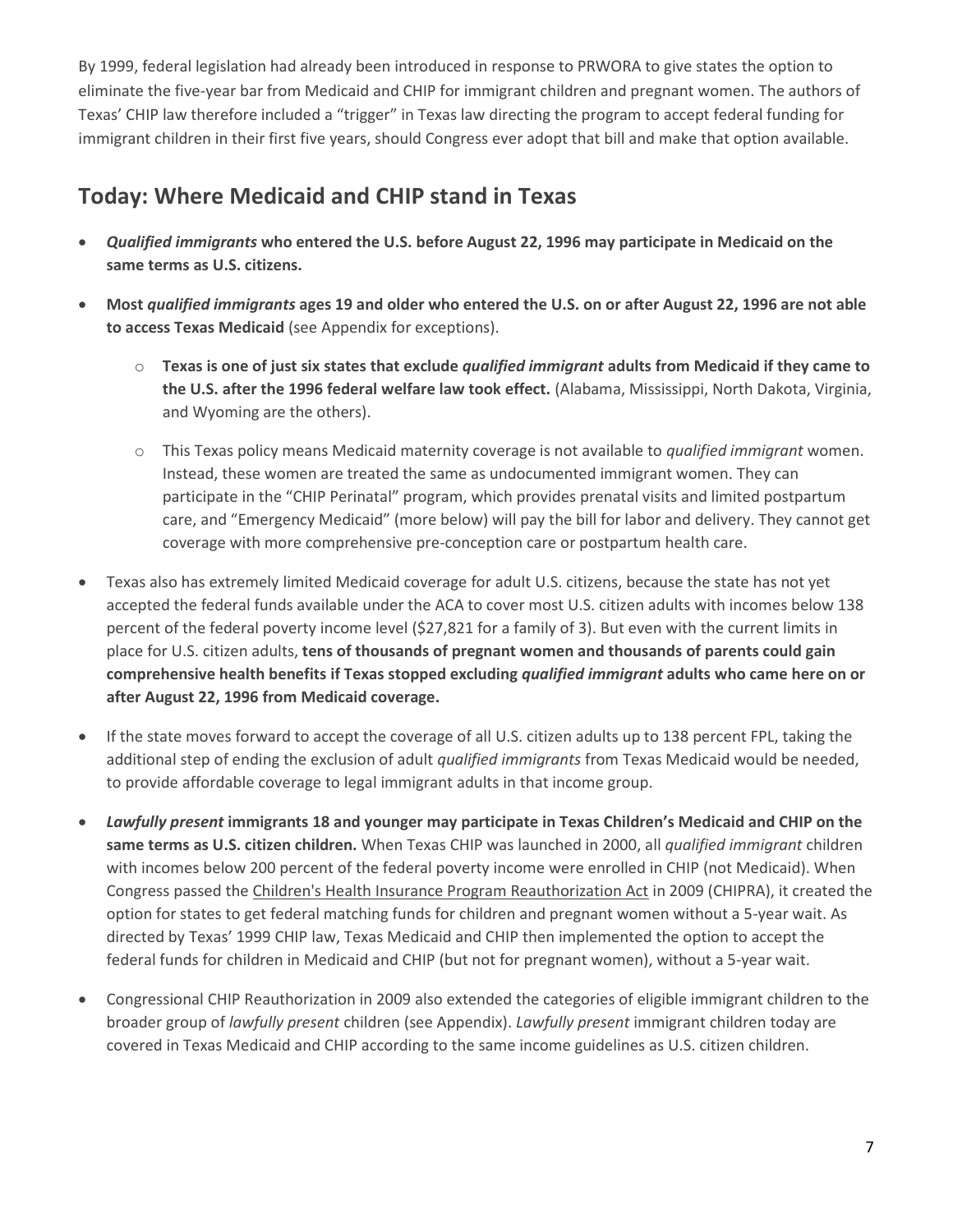- Importantly, under the CHIP Reauthorization, the U.S. "sponsors" of immigrant children and pregnant women covered in Medicaid or CHIP are not liable for repayment of health care costs, and a sponsor's income is not counted as part of the immigrant's income for eligibility purposes (see below, Sponsor Income and Liability, and Fears of Immigration Consequences).
- **CHIP Perinatal Program.** Texas authorized the CHIP Perinatal program in 2005 using CHIP funding to provide prenatal visits and limited postpartum care to both *lawfully present* and undocumented immigrant mothers with incomes below 200 percent of the federal poverty line (\$40,320 for a family of three), because they are excluded from Medicaid Maternity coverage. Emergency Medicaid (more below) pays the bill for labor and delivery. (CHIP perinatal also is available to U.S. citizen mothers with incomes between 185-200 percent of the FPL).
- **State and Local Health Care Programs.** Federal law and regulations provide access to all other health care programs—such as maternity care, mental health, immunizations, disease control—for *qualified immigrants* (see Appendix). **Importantly, state and local health programs cannot add their own immigrant restrictions to any public health programs that use those unrestricted federal funds.** Texas operates relatively few public health programs that do not mix federal funds with state dollars.

The most common locally funded and operated health care programs in Texas are hospital and health districtfunded medical assistance programs typically found in the largest urban counties, and the County Indigent Health Care programs in most smaller-population counties without hospital or health districts. Texas Hospital Districts do have an obligation under both state law and the Texas Constitution to serve all needy residents. As a general rule, local health care programs have not restricted access by *qualified immigrants*.

Individuals with "non-immigrant" status (such as student, tourist, and employment visa holders) are required to prove that they are residents in some Texas localities in order to use these health care programs. What is accepted to prove residency differs from place to place, but in some locales includes rent receipts or utility bills, to establish some intent to reside in the community. Federal rules for Medicaid and the Health insurance Marketplace prohibit state Medicaid programs or Marketplaces from defining a person to be a non-resident based strictly on their immigration status or type of visa.<sup>i</sup> The federal rules represent a fairly new best practice, and may influence Texas counties to update their policies in places that reportedly still assign nonresident status to immigrants based solely on their visa type.

 **Sponsors' Income and Liability.** Many Lawful Permanent Residents (often called "green card" holders) are sponsored by a relative or others who promise to help provide for the new immigrant's needs. In 2011, the state Legislature adopted a new law allowing county health care programs to count ("deem") the income and resources of immigrants' sponsors when determining if an immigrant is eligible for a Hospital District or County Indigent Health Care program. The same legislation also gave those programs the option to recover costs of care from the sponsors, and directed the Texas Medicaid program to do the same if cost effective. Of course, counting the income of a separate household as though it were available to the immigrant reduces the ability of an immigrant family to qualify for care. It's not known how common the practice is in Texas, since at this time it appears that no state entity maintains a centralized record of the policies adopted by local governments.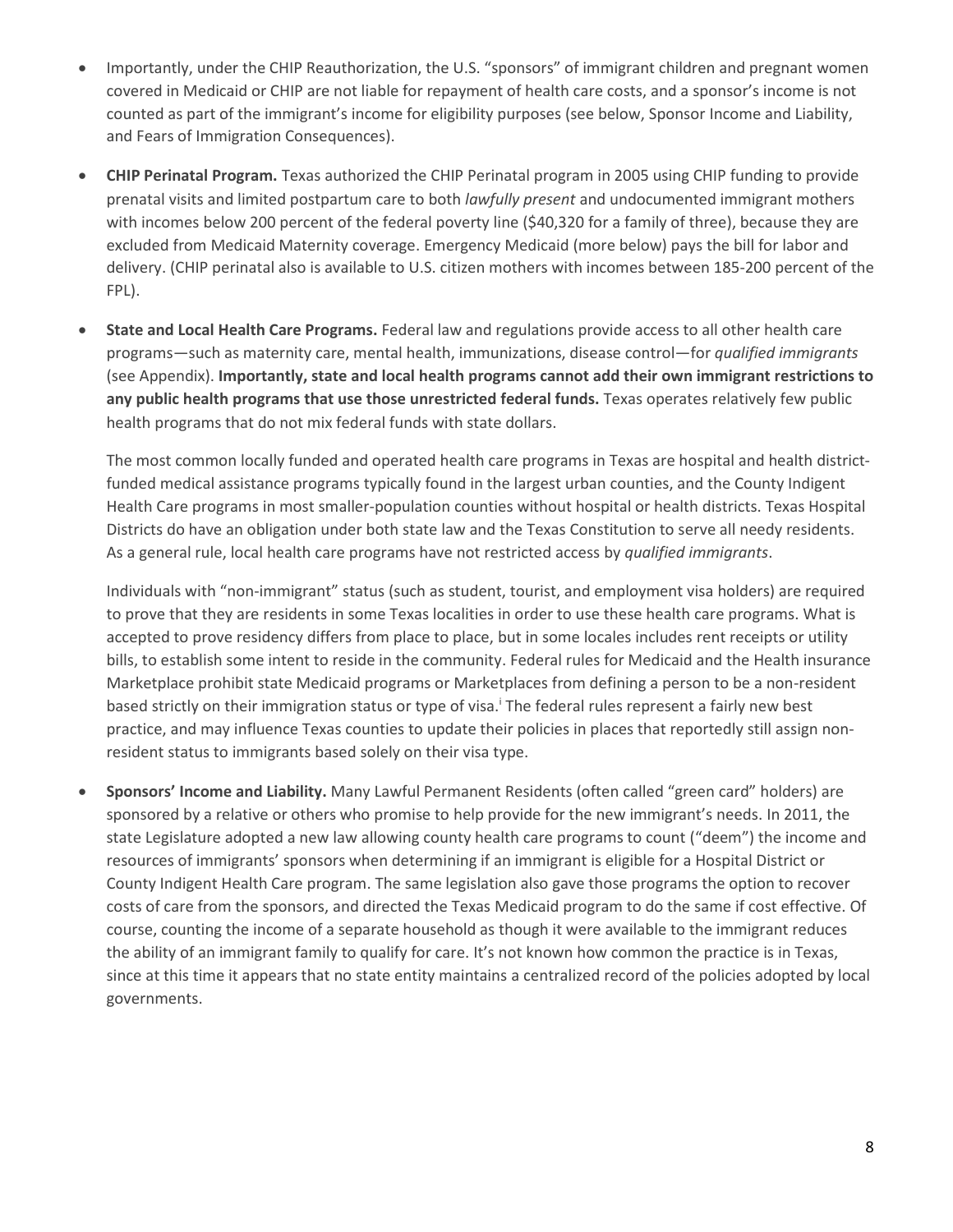## **ACA Extends Affordable Marketplace Coverage to those Lawfully Present**

When the ACA was passed in 2010, it made the same group of "*lawfully present*" immigrants defined in the 2009 CHIP Reauthorization eligible to participate in the new health insurance Marketplace in 2014. Those with incomes below four times the federal poverty line income (\$80,640 for a family of three in 2016) can qualify for reducedcost insurance through lower premiums (subsidized with "premium tax credits") and reduced out-of-pocket costs ("cost-sharing reductions") for families with incomes below 250 percent of the federal poverty line. Just like U.S. citizens, *lawfully present* immigrants who are offered "affordable" job-based coverage do not have access to marketplace subsidies (more later, see "Family Glitch").

## **Why Fears of Immigration Consequences Cause Some to Avoid Health Care**

#### **Fear of being Labeled a "[Public Charge](http://www.ice.gov/doclib/ero-outreach/pdf/ice-aca-memo.pdf)"**

Some immigrants fear that using publicly sponsored health care or subsidies will prevent them from getting legal status or citizenship. Federal policy in place since 1999 has tried to reassure non-citizens that use of health care by eligible people will not create barriers to immigration or citizenship, but confusion and fear remain among both undocumented and *lawfully present* immigrants.

#### *The only way health care use can prevent a green card holder from becoming a citizen is if he or she committed fraud to get those benefits (for example, misrepresented his or her income, state residence or immigration status).*

#### **[Sponsor "deeming" and liability](http://www.nilc.org/sponsoredimms&bens-na-2009-08.html)**

Many Lawful Permanent Residents (sometimes called "green card" holders) are sponsored by a relative or others who promise to provide for the new immigrant's needs. In some situations, the sponsor's income can be counted ("deemed") as if available to the sponsored person in determining eligibility for health care services. And though asking sponsors to repay the costs of care ("liability") provided to those they sponsor is almost unheard of, it is technically possible under the law in some cases and thus creates a barrier for some immigrants. Care for children in Texas CHIP or Medicaid is exempt from sponsor deeming and liability.

#### **Reporting to the U.S. Citizenship & Immigration Services (USCIS, formerly INS)**

Medicaid, CHIP, other health programs and health care providers are not required to report all undocumented persons to immigration authorities. Indeed the Department of Homeland Security has confirmed that it will not use information provided by health care applicants for immigration enforcement purposes. Reporting to USCIS can occur in cases of fraud, but is not done simply based on a household including a person with undocumented status. Still, immigration officials have on occasions been known to seek out immigrants in health care settings, which can create long-lasting fears spread by word of mouth, and make immigrants reluctant to get necessary care.

Congress intended for all U.S. citizens aged 19 to 64 and with incomes up to 138 percent FPL to qualify for Medicaid in every state. The ACA's Marketplace subsidy provisions limited premium assistance to U.S. citizens at or above the poverty line (100 percent FPL), on the assumption that all U.S. citizens below that income would qualify for Medicaid. But after the U.S. Supreme Court removed any penalty for states failing to implement the expanded Medicaid for adults, a number of states have left their uninsured [U.S. citizen adults below poverty who](http://kff.org/health-reform/state-indicator/state-activity-around-expanding-medicaid-under-the-affordable-care-act/)  don't qualify for Medicaid [without an affordable option.](http://kff.org/health-reform/state-indicator/state-activity-around-expanding-medicaid-under-the-affordable-care-act/) As of March 2016, 19 states (including Texas) had not yet taken action to cover the poorest uninsured in this "Coverage Gap," though several of those states have active debate underway on the topic. The Supreme Court decision only eliminated fiscal penalties for states that did not expand Medicaid coverage to 138 percent of FPL, but made no other changes to the ACA. Thus, the law still only allows subsidies to U.S. citizens above the poverty line, even in states with no Medicaid coverage assistance for adults in families with poverty-level incomes.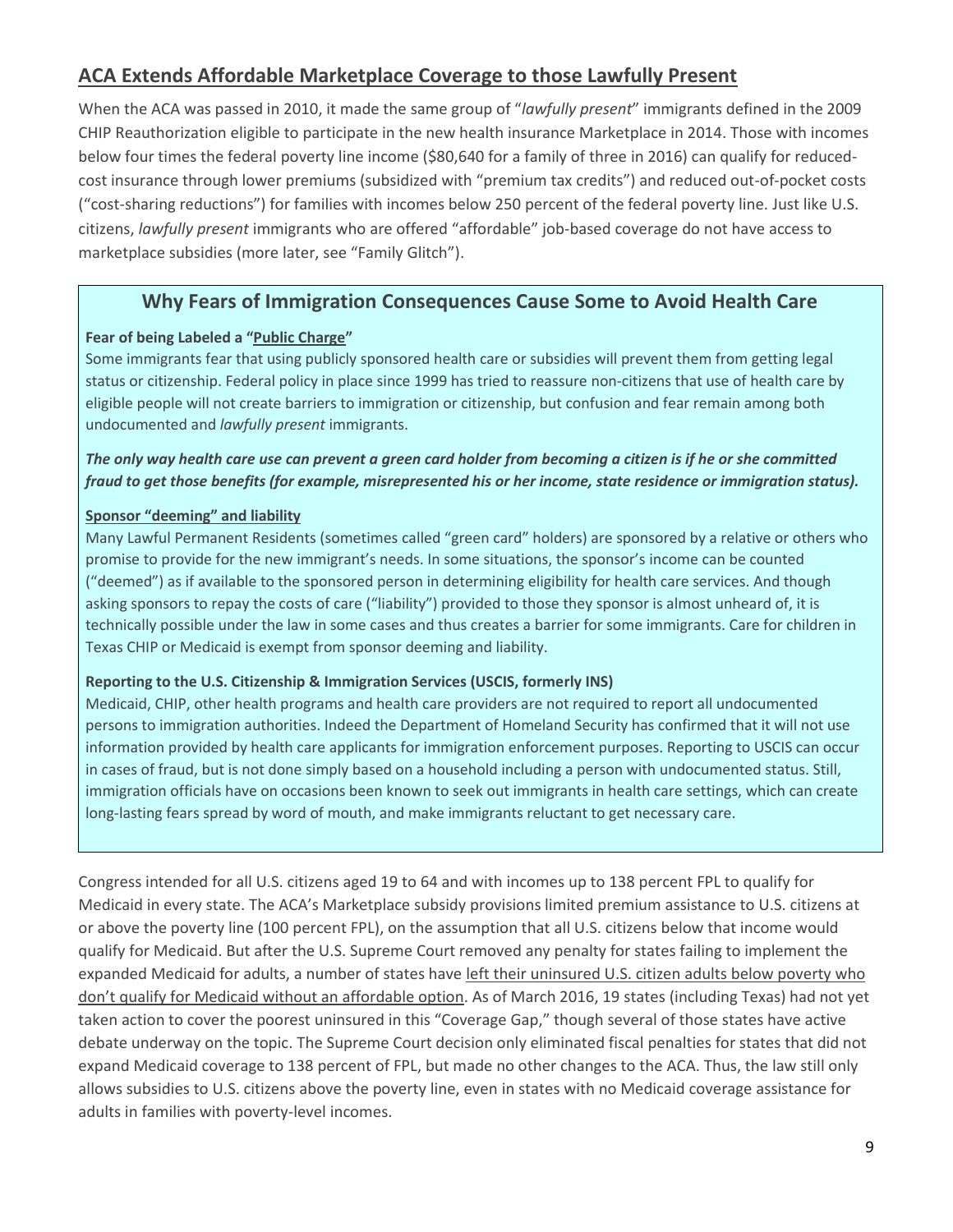#### **Most Lawfully Present Immigrants Escape the Coverage Gap**

Congress intended for *lawfully present* immigrants, including *qualified immigrants* in the "5-year bar," to have access to affordable healthcare, so the ACA allowed these *lawfully present* immigrants below the poverty line (100 percent FPL, \$20,090 for a family of three) to qualify for subsidies in the Marketplace. Under the ACA, a *lawfully present* immigrant below poverty can qualify for Marketplace subsidies if they were excluded from Medicaid because of immigration status.

Texas excludes most *qualified* and *lawfully present* immigrant adults (age 19 and older) from Medicaid (exceptions include pre-1996 immigrants and several categories of federally mandated exceptions). Because of this exclusion on the basis of immigration status, most *qualified immigrant* adults in Texas with incomes below 400 percent FPL—**including those with incomes under the poverty line**—can qualify for financial help in the ACA Marketplace. Access to Marketplace coverage, including premium tax credits and cost-sharing reductions, is not subject to a five-year waiting period.

**The unintended result of the Supreme Court's ruling on Medicaid is that in non-expansion states, most** *lawfully present* **immigrants with incomes below the poverty line** *can* **gain access to the Marketplace premium and cost-sharing subsidies, while their U.S. citizen neighbors with the same income** *cannot***.** In fact, when Arizona's Governor adopted Medicaid Expansion, she cited the desire to eliminate this inequity as one of her reasons.

#### **….But Some Lawfully Present do Fall Into Coverage Gap**

The ACA's exception that allows *lawfully present* immigrants below 100 percent FPL access to subsidies (that is, even though U.S. citizens at that income are denied) applies in cases where the immigrant is denied Medicaid *on the basis of immigration status*. As described in the appendix, access to Medicaid for certain *qualified immigrants*—e.g., active military, refugees and people granted asylum during their first 7 years in the U.S., and survivors of human trafficking—was protected in 1996 law, so they are treated like U.S. citizens for purposes of Medicaid eligibility.

Ironically, because these individuals are not excluded from Texas Medicaid based on their immigration status, but instead are only excluded because of Texas' failure to date to establish Medicaid coverage for adults, they fall into the Coverage Gap along with their U.S. citizen peers.

**So the categories of legal immigrants that Congress intended in 1996 to have access to Medicaid and CHIP, actually are the very ones who are left without coverage options in Texas and other states that have not expanded Medicaid.** 

## **Rights and Rules When Mixed-Status Families Apply for Health Care**

- Only the individual applicant's immigration status is relevant to his eligibility; for example, a parent's immigration status does not affect a U.S. citizen child's eligibility for public benefits.
- Medicaid, CHIP, and the Marketplace do not, and may not, require either a Social Security Number or immigration status information from parents who are applying for health care for their children, and not for themselves—or from any other non-applicant household members.
- Medicaid, CHIP and the Marketplace will ask parents who do have a valid Social Security Number to voluntarily provide it. Individuals should provide only valid Social Security numbers that were issued to them by the Social Security Administration.
- A U.S. citizen or lawfully present person who is applying for coverage for themselves can be required to have—or to apply for—a Social Security Number to get Medicaid or CHIP.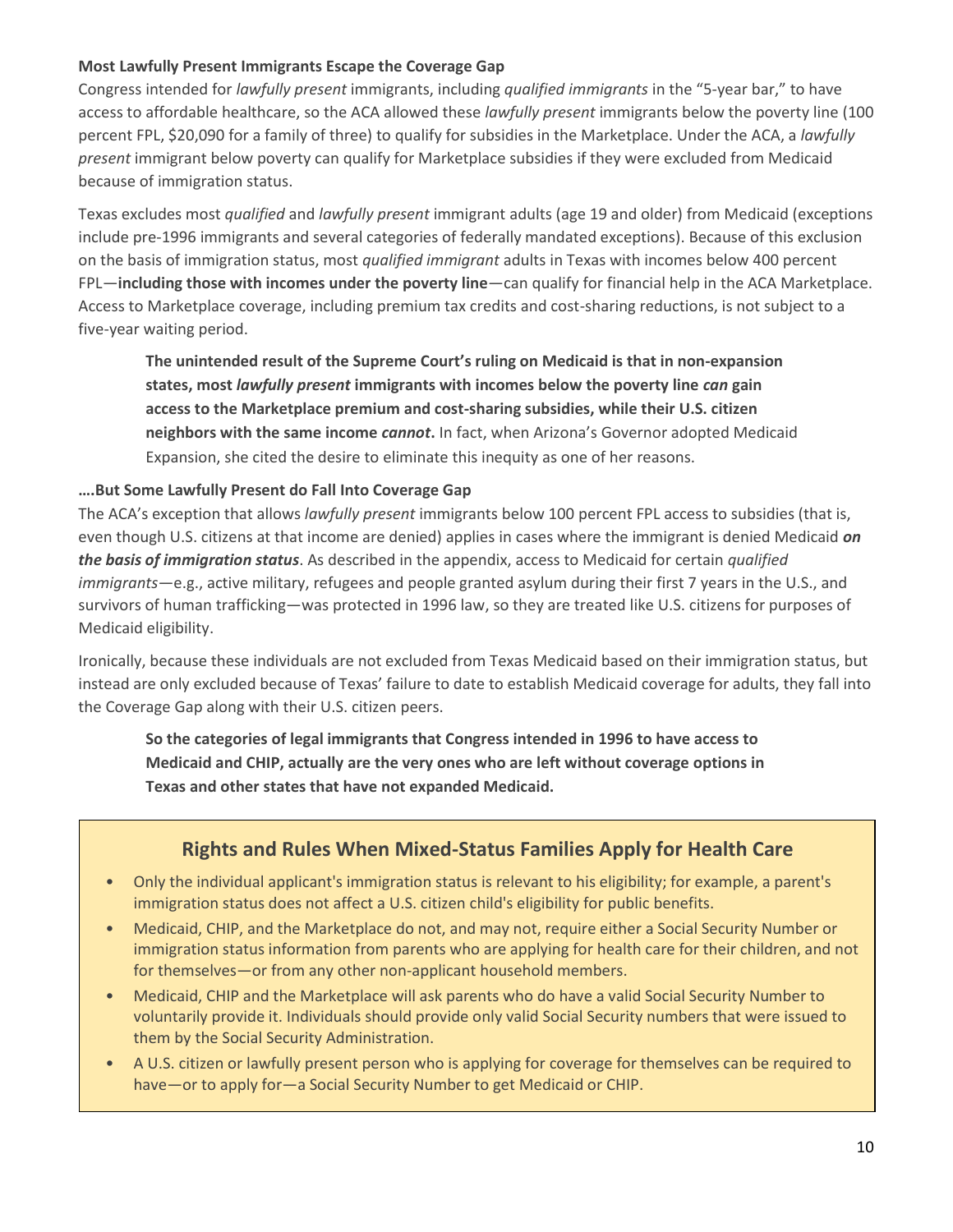## **Undocumented Residents**

#### **Undocumented Residents and Health Care Access: Federal Policy Basics**

Undocumented residents have never qualified for Medicare, Medicaid, or CHIP enrollment with full benefits. However, Medicaid does include an important program that pays emergency medical bills of some immigrants who are excluded from full coverage. Most other non-entitlement federally funded health care programs—like immunization, mental health, prenatal care, and community health centers—are by law open to all who qualify based on need, and without restrictions based on immigration status. Federal CHIP regulations allow states to fund prenatal care for immigrant mothers excluded from Medicaid themselves, but whose children when born will be CHIP- or Medicaid-eligible as U.S. citizens.

**Emergency Medicaid**. The slightly misleading name of this program results in some common misunderstandings about what it does, and for whom. Federal law requires that all state Medicaid programs pay Medicaid care providers for emergency medical care they provide to people who meet all the state's eligibility requirements *except* for citizenship or immigration status.

#### **Key facts often misunderstood include:**

- Only bills for patients who meet all of Medicaid's same income and other requirements that would apply to a U.S. citizen (that is, people who qualify in every other way but for immigration status) can be paid, so many emergency care bills for undocumented immigrants do not qualify for coverage.
- Covered services typically are limited to services provided in the Emergency Department for medical emergencies, with the important addition that covered emergency care services are specifically defined in federal law to include labor and delivery.
- As a general rule, states do not enroll undocumented residents or issue Medicaid cards for Emergency Medicaid. Instead, patients apply through their health care providers for their emergency care bills to be paid.
- Emergency care for lawfully present immigrants is also reimbursed by this program in Texas, and the other five states that exclude legal immigrants from Medicaid eligibility.
- Despite its broad-sounding name, the Emergency Medicaid program does not cover any emergency medical bills for uninsured U.S. citizens; it is only for those bills of non-citizens excluded from Medicaid.

**Other Federal Health Care Block Grants are Generally Not Restricted.** The 1996 welfare and immigration laws established new guidelines for undocumented residents' access to federally funded health care from other programs. A special set of guidelines applies to the non-entitlement federal health and human services programs, mostly federal block grants and other public health and mental health spending.

Two major provisions shape the continued availability of public health services for undocumented residents. One PRWORA provision declared that *"not qualified immigrants"* would be denied "federal public benefits." Here, "*not qualified*" meant all of the non-citizen statuses not included in the "*qualified immigrant*" list (see Helpful Immigration Terms box and Appendix). **However, most federal block grant programs that are focused primarily on health care are not classified as federal public benefits, and so are not subject to immigration-status-based restrictions.** For example, federal maternal and child health, family planning, mental health and substance abuse, and community health center funding were not subject to the new requirement. Federally-funded programs providing these services do not, and in fact may not, exclude the undocumented. **State and local programs that supplement these federal funds with local revenues may not add their own immigration-related exclusions.**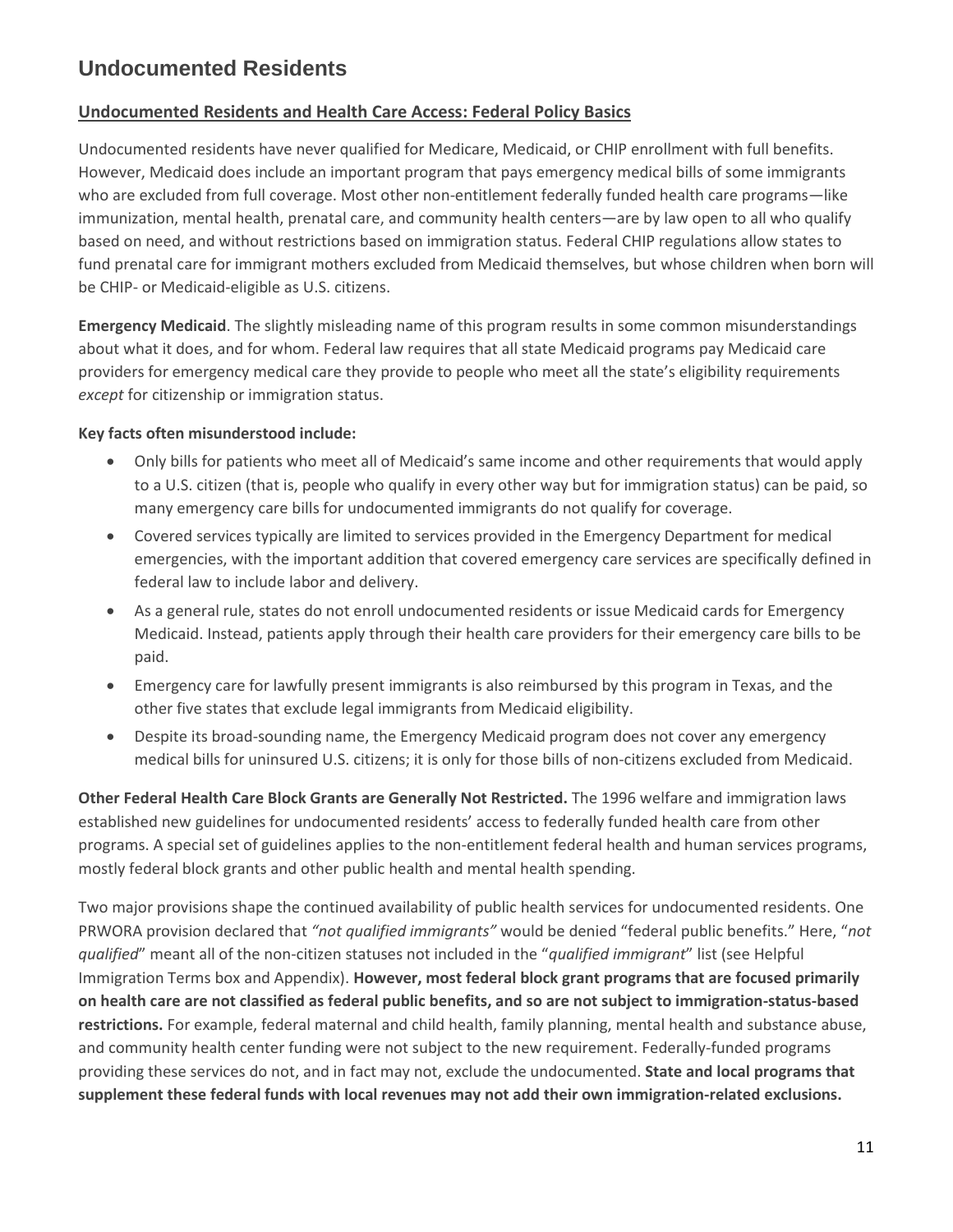**Essential Services that May Not Exclude Undocumented.** A second key PRWORA provision directs that public programs, **whether federal, state or local**, must not restrict access based on immigration status if they provide any of the following:

- Emergency Medicaid; and immunizations, or diagnosis (including testing) and treatment of communicable disease (outside of Medicaid);
- Shelters, soup kitchens, crisis intervention, and other non-cash assistance that is needed to protect life and safety and is not limited to those with low incomes; or
- Short-term, non-cash emergency disaster relief.

**Public programs (and service providers) performing these functions not only are not required to verify citizenship or immigration status** (with the exception of Emergency Medicaid), **they actually may not exclude people because of immigration status.**

Official federal standards explicitly name "medical and public health services, and mental health, disability or substance abuse services necessary to protect life or safety" as services that must be available to all in need. Federal guidance has clarified that even where a block grant is classified as a "federal public benefit," some of the services provided by the grant may be exempted, and therefore not restricted based on immigration status. This protection "trumps" any exclusion of undocumented persons from a "federal public benefit," so that for example Title XX funding for a domestic violence shelter may be used for all victims regardless of immigration status, even though Title XX is a "federal public benefit."

## **Key Federal Rules Insuring Access to Communicable Disease and Emergency Care**

Together, the two provisions mean:

- All federal, state, and local programs—regardless of the funding source—that provide emergency or crisis care, diagnosis or treatment of communicable disease, or immunization are open to non-U.S. citizens regardless of their immigration status; and
- Any health program using federal health care funds—except for Medicaid and CHIP—must serve both lawfully present and undocumented residents.

**Federally Qualified Health Centers** are a critical source of care for low- and moderate-income mixed-status families, because they combine comprehensive primary care resources with sliding-scale fees, accept Medicaid and CHIP, and do not exclude non-citizens. They receive only limited federal funding for care for the uninsured, so Texas' decisions to limit Medicaid coverage of adults—both for U.S. citizens and for lawfully present immigrants—increase the demand for those limited funds for the uninsured, putting pressure on the centers' fiscal viability and their capacity to serve the remaining uninsured.

**ACA Excludes Undocumented Immigrants from Marketplace Purchasing and Subsidies.** Under the ACA, individual undocumented residents may not enroll in coverage through the new state and federal Marketplaces, and they do not qualify for premium or cost-sharing subsidies (these exclusions do not affect family members of an undocumented person who are U.S. citizens or lawfully present non-citizens). Because they are excluded from Medicaid, CHIP and the Marketplace, undocumented residents are also exempted from tax penalties for the uninsured.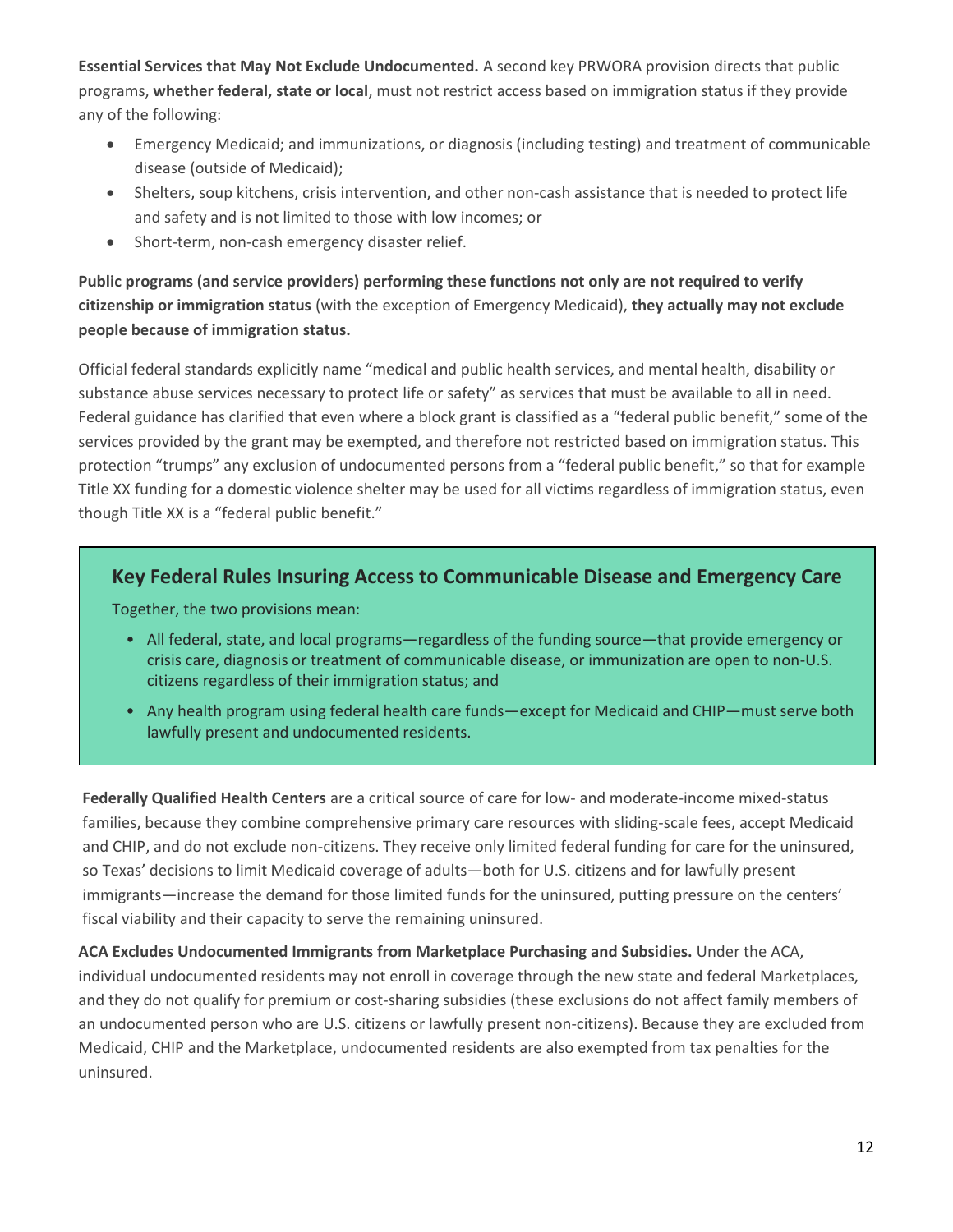## **Texas Policy and Practice: Health Care Access for Undocumented Residents**

Because of Texas' high number of residents without health insurance (4.6 million uninsured in 2015, 17.1 percent of Texans of all ages), local governments play a big role in connecting some of the neediest uninsured with health care. However, though they generally meet the minimum federal and state legal standards regarding inclusion of immigrants, local health care safety net programs in Texas vary considerably in whom they serve and what services they provide.

**Access to Emergency and Communicable Disease Care is Assured.** As described above, federal law and guidance forbid state or local programs from denying certain types of care "necessary to protect life or safety" based on a person's immigration status. And, state and local programs that co-mingle state or local revenues with federal health care block grant funding may not deny care to undocumented immigrants in those programs. However, federal law does permit state and local programs to exclude the undocumented in some circumstances, including when the services provided are not necessary to diagnose or treat communicable disease or to protect life and safety, and when no federal funds are used for the program.

**Local Texas County Indigent and Hospital District Programs Choose Whether to Provide Comprehensive Care.** Policies of Texas Hospital Districts and County Indigent Health Care Programs to limit care for the undocumented, and local practices regarding optional sponsor deeming and liability for *qualified immigrants* vary widely across the state. A recent informal query of urban hospital district policies found that most of Texas' largest urban districts include undocumented residents in their programs for the uninsured, while most districts in the smallerpopulation urban counties do not.

**To comply with federal law, any counties that choose to exclude the undocumented from their programs for the uninsured must nevertheless provide access to emergency care, immunizations, diagnosis and treatment of communicable disease, and any other health care interventions needed to protect life and safety, to all residents regardless of immigration status. This requirement applies regardless of whether federal funds are used by the county program.**

**Texas CHIP Perinatal Program: Prenatal, Delivery, and Postpartum Care.** Federal law excludes all undocumented residents from Medicaid, except via the Emergency Medicaid provisions. And, as explained above, Texas Medicaid also excludes *lawfully present* pregnant women from full Medicaid maternity benefits. Federal and state funding for prenatal care for women (e.g., Maternal and Child Health Block Grant, Title V) who are ineligible for Medicaid historically was not adequate to meet Texas' statewide need.

When a new CHIP option was created by federal regulation to provide prenatal care to the mother, on behalf of the unborn future CHIP- or Medicaid-eligible U. S. citizen child, Texas adopted it. Approved by the state Legislature in 2005 and launched in 2007, this program provides prenatal care benefits to both undocumented and *lawfully present* immigrant mothers excluded from Texas Medicaid (as well as uninsured U.S. citizen women between 185 and 200 percent of the FPL whose incomes are just above the upper limits for Medicaid maternity benefits). Texas' CHIP Perinatal program provides prenatal visits and limited postpartum care, with Emergency Medicaid paying the bill for labor and delivery when the mother is a non-US citizen.

**Birth Certificates for U.S. Citizen Children with Undocumented Parents.** Birth certificates are issued in Texas by local registrars, under authority and supervision of the Texas Department of State Health Services (DSHS). Several years ago, changes in state rules and policies resulted in the rejection by local registrars of many of the identity documents accessible to the undocumented parents. Acceptable identification materials are required for the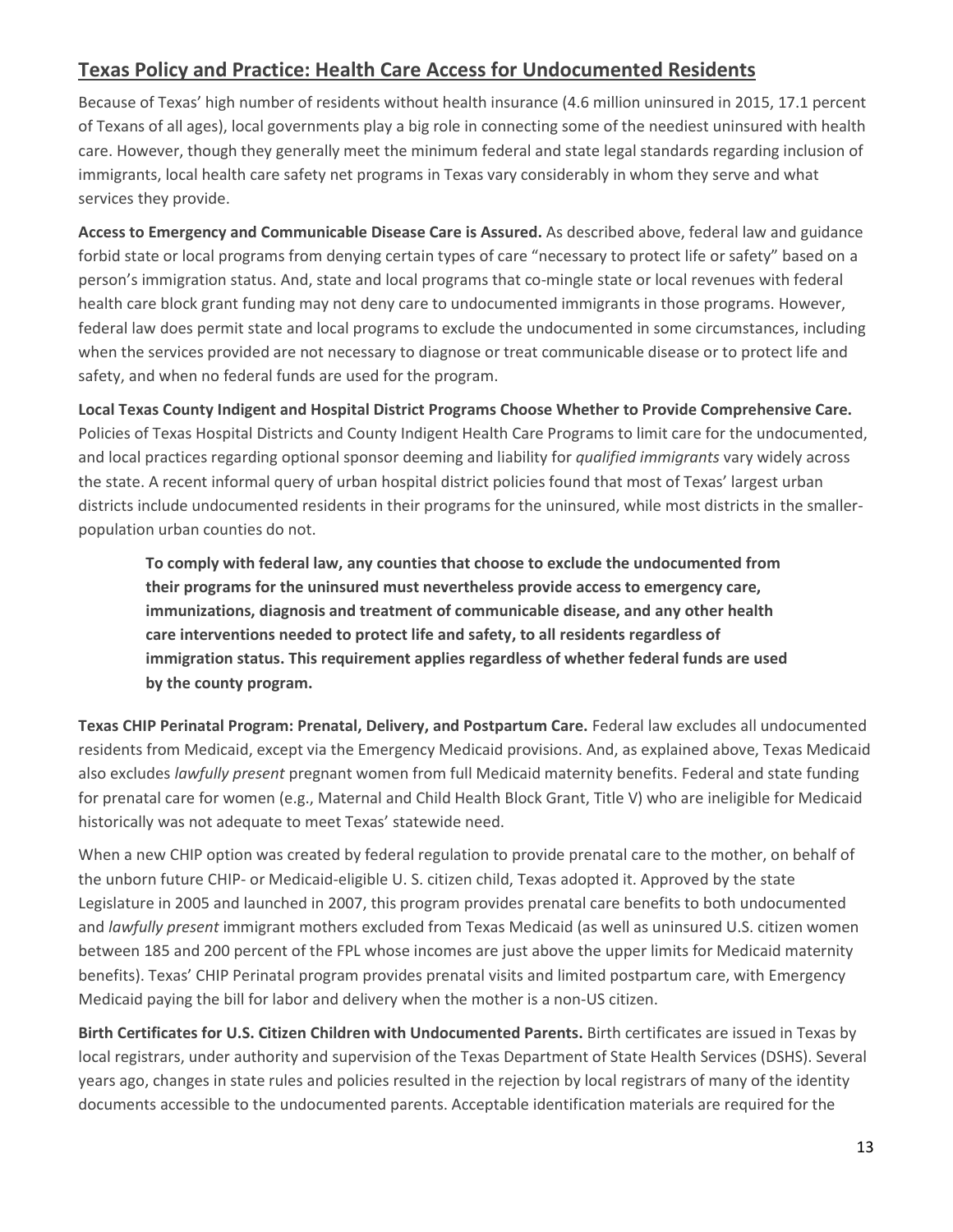parents to get a copy of their U.S. citizen child's birth certificate. Advocates filed a federal lawsuit, arguing that the restricted list of acceptable IDs made access to birth certificates impossible for many parents, and thus created barriers to accessing school and church services for children, and made travel for the children impossible. In July 2016, the parties reached a settlement: the state of Texas agreed that its registrars would accept a number of types of Mexican identification, including the electoral card, with similar guidelines to be adopted for Central American countries. The parent must provide two such identification cards, or one such identification card together with a two supporting documents. While official guidance on the settlement is not yet published, a much-expanded list of "support docs" will be accepted (to supplement the identification document from the country of origin), such as insurance cards, bank statements, loan documents, bills, rent receipts, medical records, church records, and school records.

Readers are encouraged to report any continued problems with birth certificate access, so the court can ensure that the new policies are being followed.

## **The Health Insurance Marketplace: Coverage and Challenges for Immigrant and Mixed-Status Families**

Since the Health Insurance Marketplace opened in October of 2013, Texas families that are made up of non-US citizens, or of individuals with differing citizenship and immigration statuses—"mixed immigration status families"— have faced all the same barriers to enrollment experienced by native-born uninsured. These included federal Marketplace web and information technology systems that did not function in October and November 2013, [lack of awareness of the available subsidies,](http://hrms.urban.org/briefs/A-Look-at-Remaining-Uninsured-Adults-as-of-March-2015.html) [confusion over timelines,](http://kff.org/health-reform/poll-finding/kaiser-health-tracking-poll-january-2016/) and more. But immigrant and "mixed-status" families faced additional potential barriers as well. In a [recent nationwide](http://ccf.georgetown.edu/ccf-resources/getting-enrollment-right-immigrant-families/) survey of individuals who assist consumers in the enrollment process, the majority of respondents said that enrollment of immigrants took twice as long as enrollment of US-born citizens.<sup>||</sup> Some of the areas of greatest concern and unmet needs include:

#### **System and Technical Barriers for Immigrant and Mixed-Status Families: Improved But Hurdles Still Exist**

During its first few months of operation, the federally facilitated health insurance Marketplace (operated under the U.S. Department of Health and Human Services (HHS)) used in Texas was initially unable to accurately record information on immigration documents or to fully process an application for coverage and subsidies for those households. For some applicants, this resulted in long delays in eligibility decisions, months without coverage, and no ability for applicants or their advocates to find out about the status of their application, or to get help finalizing a decision. Since these initial system failures, HHS has made large improvements to the website, and enrollment into Marketplace coverage has improved. However, many barriers still remain for immigrants and mixed-status families including:

- greater difficulty verifying identity and proving income (e.g., for families headed by recent or undocumented immigrants),
- difficulty entering information related to their immigration status or citizenship documents for those born outside the U.S., and
- applicants with income under the poverty line being incorrectly assessed as potentially eligible for Medicaid or falling into the Coverage Gap, instead of being determined eligible for subsidies.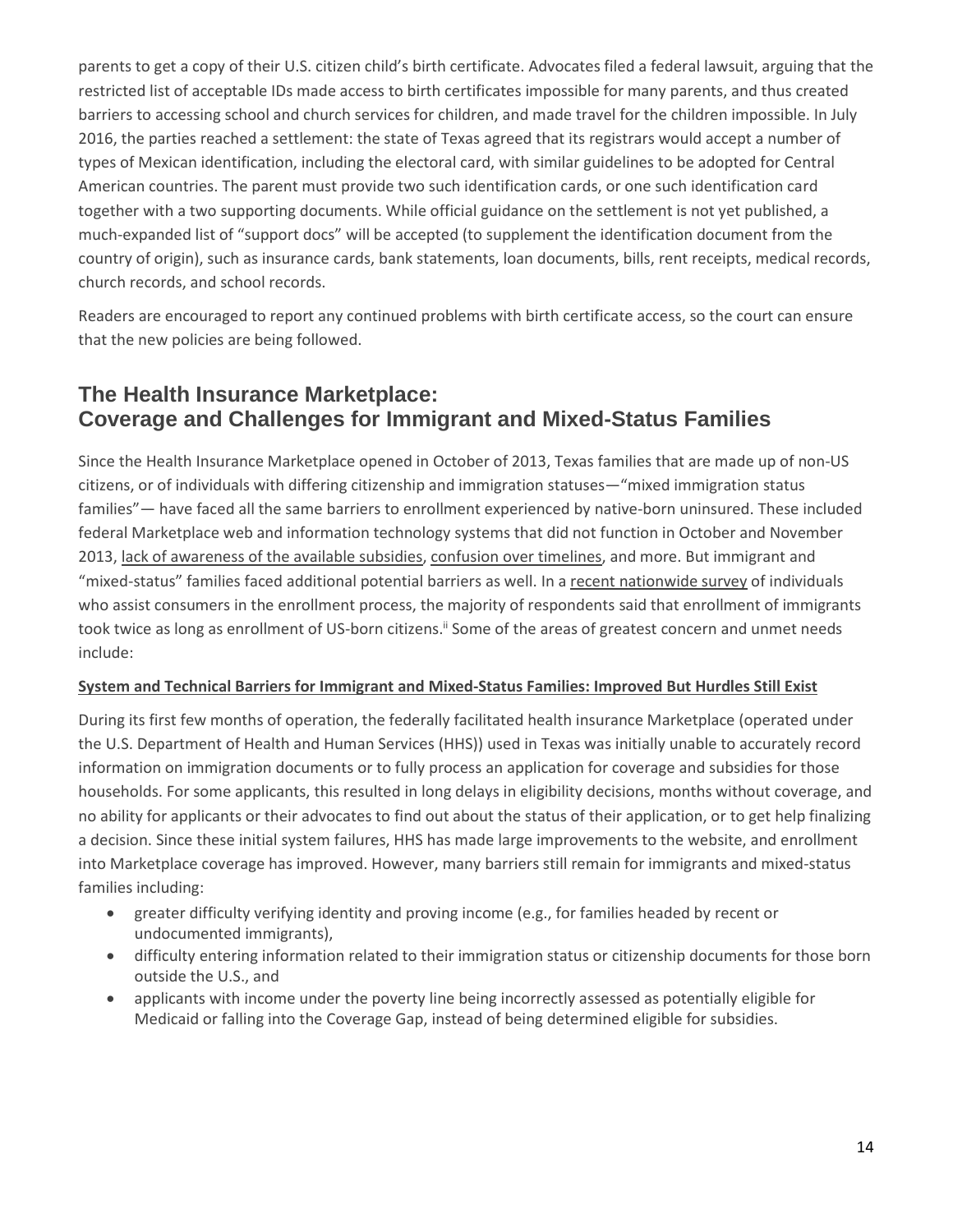#### **Verifying Identity and Immigration Status**

In a mixed-status family seeking benefits for the U.S. citizen and lawfully present members, but that includes one or more undocumented earners, verifying whether family members meet income guidelines for Marketplace benefits can be more challenging. Because the IRS does not rely on historical tax records that are tied to Individual Taxpayer Identification Numbers (used by some workers without Social Security Numbers to file and pay federal income taxes) to verify income, some families are required to provide additional income documentation to complete their applications. In addition, the federal Marketplace's identity-verification process relies on the use of credit histories. This is problematic for recent immigrants, young people, and unbanked or underbanked persons, as they are less likely to have a credit history and therefore must use the longer, manual process to verify their identity.

For applicants who are lawfully present or who are naturalized citizens, verifying their citizenship or immigration status can also be difficult, and may take weeks or months to complete. During the first open enrollment, the Healthcare.gov website systems for real-time immigration verification functioned poorly, requiring families to mail paper documents to the Marketplace instead. During the second and third open enrollment periods the website functionality was greatly improved, glitches became less frequent, and HHS created a process for paper documentation to be uploaded. However, the process for verifying immigration status in real-time still often does not work even if all information is filled in correctly, and applicants are often required to submit additional documents to finalize enrollment.

When immigration/citizenship status or income cannot be verified in real-time, most applicants are allowed to enroll in coverage, but must provide the required documentation within 90 days. This is often called an "inconsistency period." If an applicant has an inconsistency related to *immigration or citizenship status* and she does not provide the required documentation within the time frame her coverage will be cancelled. For *income inconsistencies*, if the required proof of income is not provided the applicant's subsidies may be cancelled or reduced, but they will remain enrolled in coverage. Most people in this situation eventually cancel their coverage, because without subsidies the coverage is unaffordable.

#### **Marketplace Coverage Terminations**

After the first open enrollment period due to the many system errors, the federal Marketplace provided additional time for applicants to finalize the verification of their information. In May 2014, federal Marketplace officials tried to contact close to a million people nationwide with discrepancies in their immigration and citizenship records. The great majority submitted (or re-submitted) documents as requested, but about 115,000 of the original number (almost 20,000 in Texas) did not respond by September 2014 to a second outreach attempt, and lost their coverage the next month. About 4,500 of these consumers had their coverage reinstated retroactively after they provided the Marketplace with the documents requested.

After the second open enrollment, the Marketplace implemented the tighter time frame policy of providing just 90 days for applicants to clear data inconsistencies for income, immigration status, or citizenship before denying coverage or adjusting subsidies. In tota[l during 2015,](https://www.cms.gov/Newsroom/MediaReleaseDatabase/Fact-sheets/2016-Fact-sheets-items/2016-03-11.html?DLPage=1&DLEntries=10&DLSort=0&DLSortDir=descending) coverage was terminated for about 500,000 consumers nationwide with citizenship or immigration data matching issues and subsidies. In 2016 the numbers terminated dropped substantially, to about 17,000 consumers with unresolved citizenship or immigration status data matching issues. Compared to the first quarter of last year, this represents an 85 percent decrease in the number of consumers whose coverage ended because of an unresolved citizenship or immigration data matching issue.

If consumers have the appropriate documents but their enrollment through the Marketplace was terminated based on a citizenship/immigration status data matching issue, they are able to submit their documentation and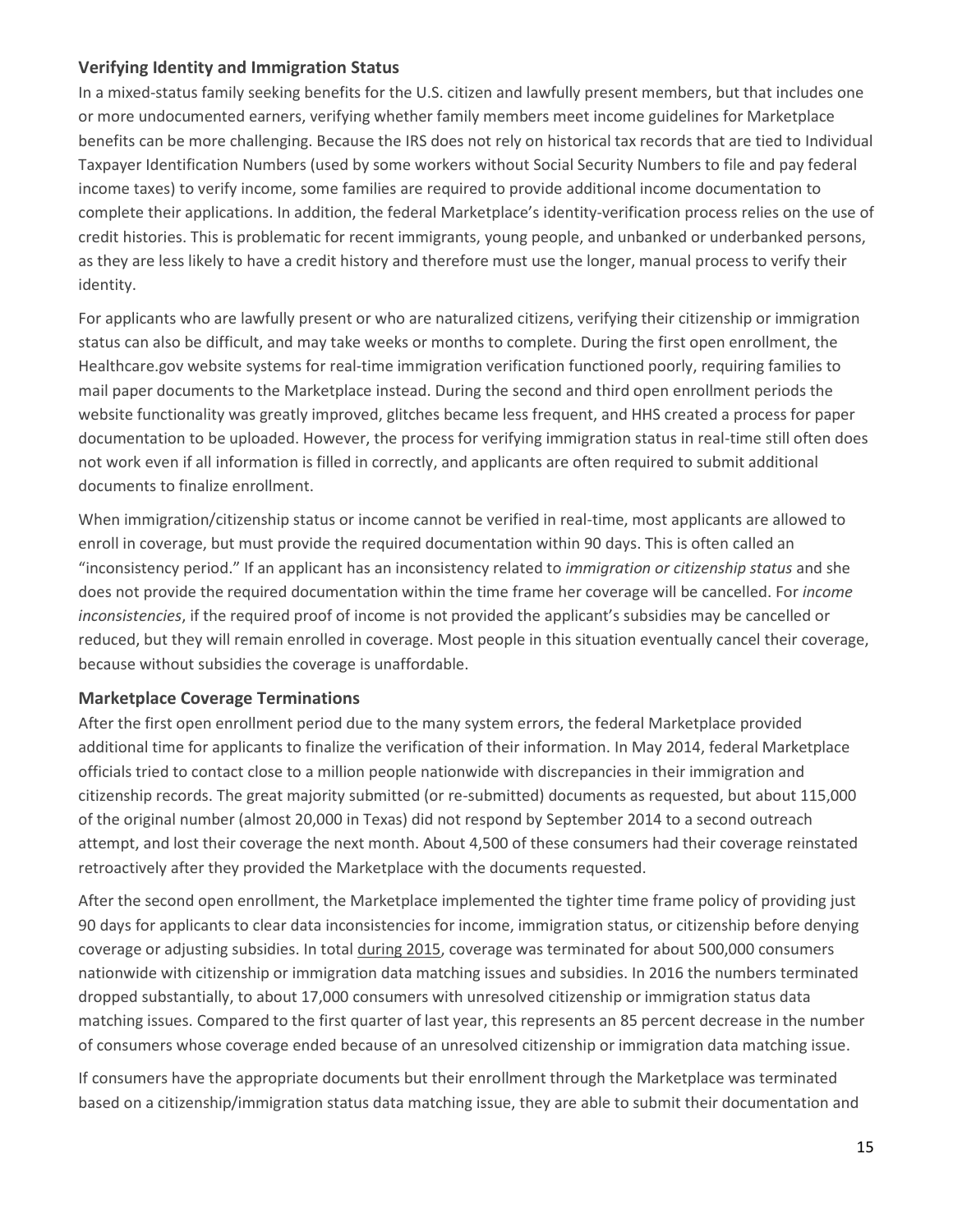regain enrollment through the Marketplace outside of the usual open enrollment dates, through a Special Enrollment Period (read more below).

#### **Communications Barriers**

Advocates and enrollment assisters continue to report that the process for providing required documentation needs improvement. Many consumers reported submitting the same documents multiple times to no effect and that notices do not clearly explain what information is needed. Furthermore, notices and call center assistance are only available in English and Spanish and the Marketplace call center translation services for languages other than Spanish can be cumbersome.

#### **Misdirection**

The design of the Marketplace application has caused many adult immigrants who are not eligible for Medicaid in Texas to be routed unnecessarily to the state Medicaid agency. This additional unnecessary step can significantly delay Marketplace enrollment. If an immigrant applicant with income below the poverty line indicates on the application that they are "lawfully present" *but the Marketplace is not able to electronically verify that person's immigration status (a frequent event)*, the system may then incorrectly assume that the applicant is either Medicaid eligible (if they have kids and very low income) or that they are in the Coverage Gap. It will not recognize that their immigration status makes them ineligible for Texas Medicaid. (*Remember, most lawfully present immigrants in Texas are eligible for Marketplace subsidies even if their income is below the poverty line, because federal law specifically allows subsidies for legal immigrants below the poverty line, if they are excluded from Medicaid on the basis of their immigration status.*)

The system then assumes their application should be sent to the Texas Health and Human Service Commission for a Medicaid determination. **In [a recent nationwide survey,](http://ccf.georgetown.edu/ccf-resources/getting-enrollment-right-immigrant-families/) enrollment assisters identified these unnecessary transfers to state Medicaid agencies of individuals who are not eligible for Medicaid as their top priority for improvements to the Marketplace application and enrollment process. iii**

#### **"Special Enrollment Periods" and Exceptions to Tax Penalty**

As discussed, getting the Marketplace to approve premium subsidies and cost-sharing reductions for *lawfully present* immigrants with incomes below the poverty line can be difficult and may take weeks or months. To help address this issue, HHS made households facing these barriers eligible for a "special enrollment period" (SEP) that allows them to continue to work with the federal Marketplace until they can get their applications correctly processed, outside of the annual Open Enrollment period.

In addition to SEPs that help immigrants enroll in coverage, several exceptions to the tax penalty for being uninsured also protect mixed-status families. Exemptions include special treatment of domestic violence survivors, families with income low enough that they aren't required to file taxes, and families who encountered any one of a wide variety of hardships through the year. Neither the SEPs nor the tax penalty exemptions provide retroactive coverage for Marketplace insurance, so families who face delays in coverage may still have to deal with medical debts they accumulated while waiting to get coverage.

#### **Marketplace Affordability in Question for Some Non-Citizens**

*Lawfully present* immigrants in below-poverty income households can (unlike their U.S. citizen neighbors) buy coverage in the Marketplace. When they do, many can get subsidies that were intended and designed for households at or above the poverty line. They may pay as much as 2 percent of their income for monthly premiums, plus additional out-of-pocket amounts when they get services and medications. It is too soon to assess to what extent these costs may prove prohibitive for families below the poverty line.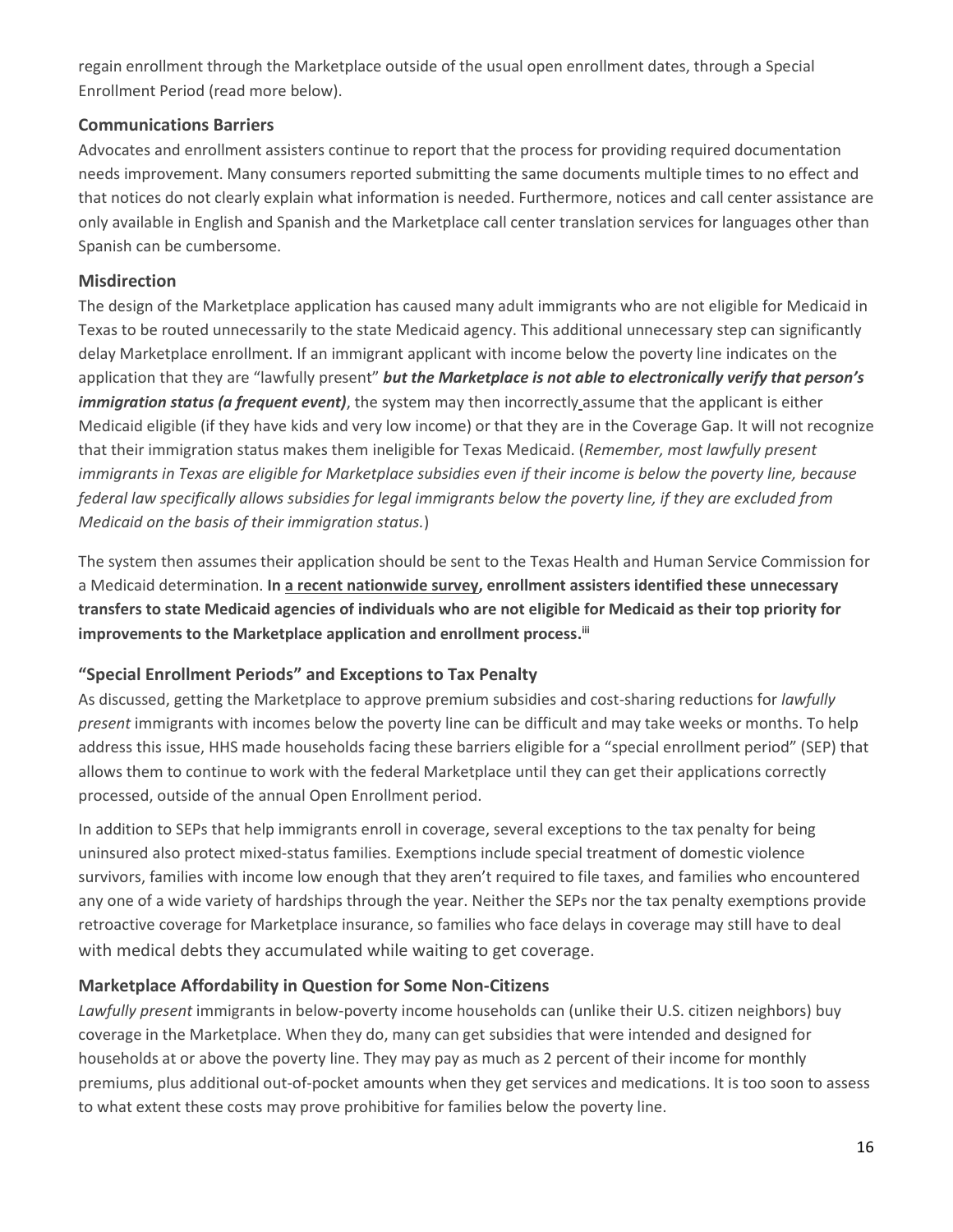#### **Policy Barriers that Can Affect any Low-Income Uninsured, Including Immigrants**

Several ACA flaws affect both U.S. citizens and *lawfully present* people. A portion of mixed-status families at various incomes will also experience the so-called **"family glitch."** Federal rules deny subsidies to spouses and children where one working parent has "affordable" worker-only coverage, even though the out-of-pocket costs to insure the spouse and children may be prohibitive. This illogical policy is an unintended result of the Internal Revenue Service's interpretation of the ACA's language, and one which can only be fixed if Congress is able to make corrections to the ACA. The likelihood of Congress achieving technical corrective changes to the ACA has so far been diminished by the broader political battle over the law, with opponents seeking to repeal the law rather than improve it.

## **Understanding How Families Can Get Caught in the "Family Glitch"**

#### **No-Glitch Example:**

The Garcia family needs health care for the two parents, Don and Ann, ages 35 and 33, living in Travis County, TX. Don and Ann are both lawfully present immigrants, and their two school-age daughters are U.S. citizens.

With a family of four and income of \$35,600, their income is about 150 percent of the FPL. Their two children are enrolled in CHIP (with no monthly fee), but neither Don nor Ann's job offers health benefits.

In the marketplace, Don and Ann qualify for a \$352 per month tax credit, allowing them to pay \$121 each month for a health plan that would have cost \$473 per month without a subsidy.

#### **Family Glitch Example:**

Don's employer offers a health plan, and pays half of his premium. The employer "offers" coverage for Ann and the children, but does not pay any of the premium. Under law, because Don's one-half share of his worker-only premium is less than 9.5 percent of his family income, Ann and the girls cannot get premium subsidies in the Marketplace. Fortunately, the girls can get CHIP, but Don and Ann face spending \$355 a month for coverage (half of his job-based premium, plus 100 percent of the cost of her Marketplace plan). This is 12 percent of their monthly income.

Another affordability barrier can occur when low-income **parents are separated but not divorced**, because Marketplace subsidies are not available for households when a married couple files separate income tax returns. The high cost of divorce, complex immigration concerns, and cultural attitudes toward divorce all can contribute to families being cut off from Marketplace subsidies—and affordable comprehensive care—in these situations.

Families with **highly unpredictable earnings** that may change from week to week or month to month may also find it more difficult to calculate the right premium subsidies, or to verify their current or predict their future income. Incomes of workers who are paid routinely with cash or without a formal payroll check may not be verifiable through online wage databases. Households can get assistance with these challenges, but the need to resort to manual income documentation can result in delays in coverage for the families with the least resources.

#### **Systems for Resolving Complex Cases Lacking**

Finally, the Health Insurance Marketplace website and systems were designed to streamline eligibility and enrollment for most applicants. However, these systems often do not meet the needs of families with more complex or non-traditional circumstances such as mixed immigration statuses, non-traditional family structure, and unpredictable earnings. Currently, the federal Marketplace does not provide a robust support system through which complex cases can be referred to expert staff and addressed quickly. More should be done to increase the numbers of trained Marketplace staff that can perform complex casework, and thereby reduce the need to use the formal appeals process.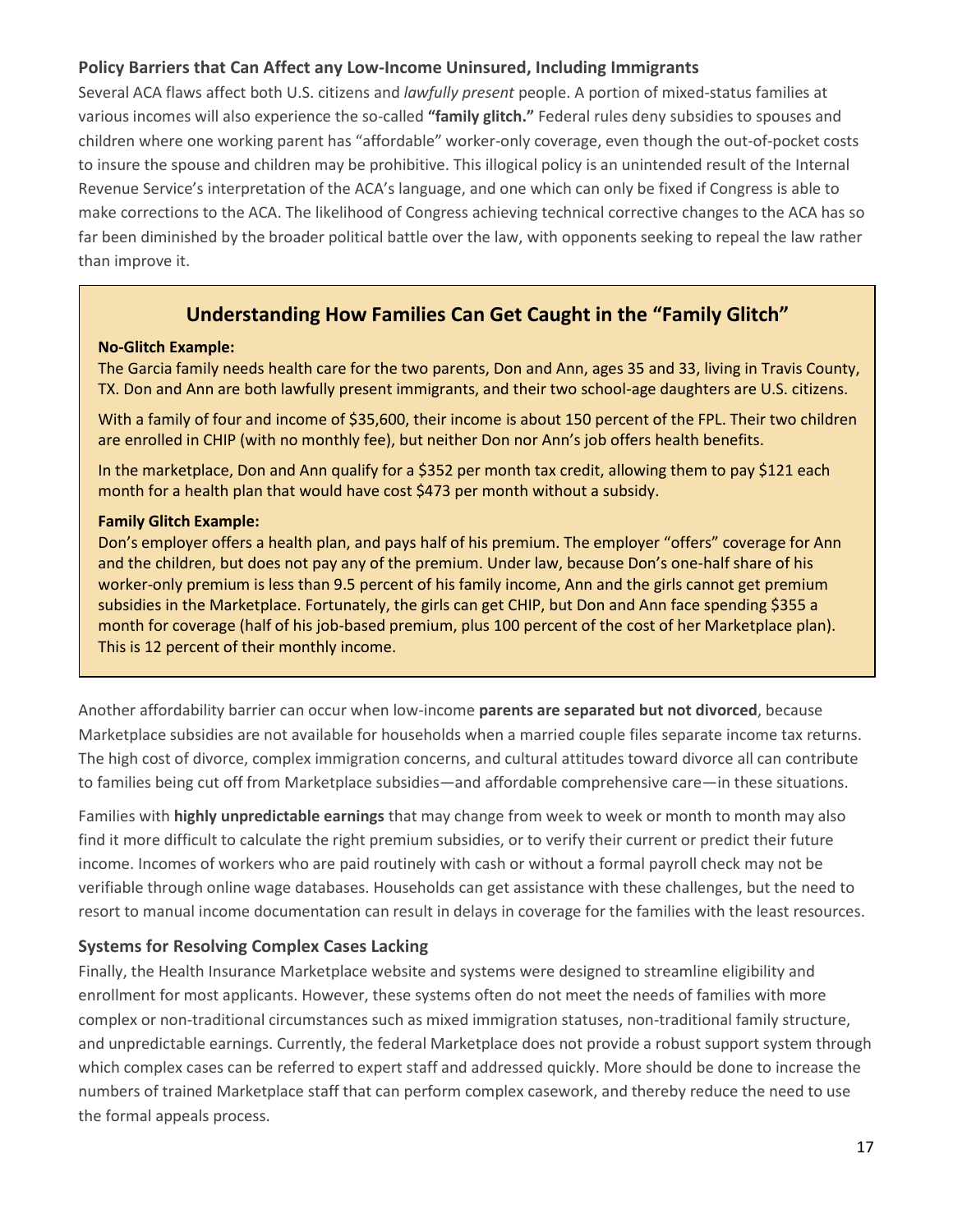## **Recap: Many Gaps Persist in Access to Care for Immigrants in Texas**

With over 4.6 million uninsured Texans in 2015, substantial gaps in access to health care will remain a problem for many Texans in the near term, despite the important gains and new options provided by the ACA. Listed below is a partial inventory of notable holes in the Texas health care safety net for non-U.S. citizen residents.

#### **Undocumented**

The greatest access gaps for non-citizens affect Texans without legal immigration status. Barred from Medicaid, CHIP, and the Marketplace and its subsidies, private health coverage is available only to undocumented individuals who have adequate income to purchase a policy at full price, without a subsidy. Undocumented residents can look to Federally Qualified Health Centers, some (but not all) urban hospital/health districts, and independent charity clinics for care, meaning that **access to affordable care is highly variable depending on where an immigrant lives in Texas.**

#### **Lawfully present**

Immigrants who are *lawfully present* in the U.S. face certain barriers that are specific to their non-citizen status, as well as some of the same barriers affecting U.S. citizens.

- **The Coverage Gap traps some** *lawfully present***, including refugees and asylum seekers.** Most *lawfully present* individuals with incomes below 100 percent of the FPL can qualify for subsidies in the ACA Marketplace. However, certain *lawfully present* immigrants are caught in the Coverage Gap in states like Texas that have not accepted federal ACA funds to extend Medicaid to adults who earn less than 138 percent of the FPL. **So the categories of legal immigrants that Congress intended in 1996 to have access to Medicaid and CHIP, actually are the very ones who are left without coverage options in Texas and other states that have not expanded Medicaid.**
- **Texas law excludes most lawfully present immigrant adults from Medicaid.** The state legislature would have to authorize a change to this state policy (adopted in 1999) in order for a Texas solution to insure low-income Texans in the Coverage Gap to also benefit lawfully present adults below the poverty line.
- **Technical Marketplace application processing issues** for individuals with immigration documents, as well as for mixed-status families have delayed coverage and discouraged eligible Texans from completing enrollment. Improved Marketplace performance during the second and third open enrollment period appears to be improving enrollment rates but further improvement is still needed.
- The **"family glitch"** affects both *lawfully present immigrants* and U.S. citizens. These families may not qualify for premium subsidies in the Marketplace , and face either paying full price and an unlimited, unaffordable percentage of their incomes for job-based or Marketplace insurance premiums, or remaining uninsured.
- **Affordability** issues occur even for families that have access to premium subsidies and out-of-pocket help in the Marketplace. Those below poverty may have a hard time affording 2 percent of income in premiums with additional copayments and deductibles. Families at any income level who experience high health care needs may face spending up to 20 percent of income before deductibles and out-of-pocket caps kick in.
- **Separated, but not divorced, parents** may not have access to Marketplace subsidies because of tax filing status or lack of access to income information on the absent spouse.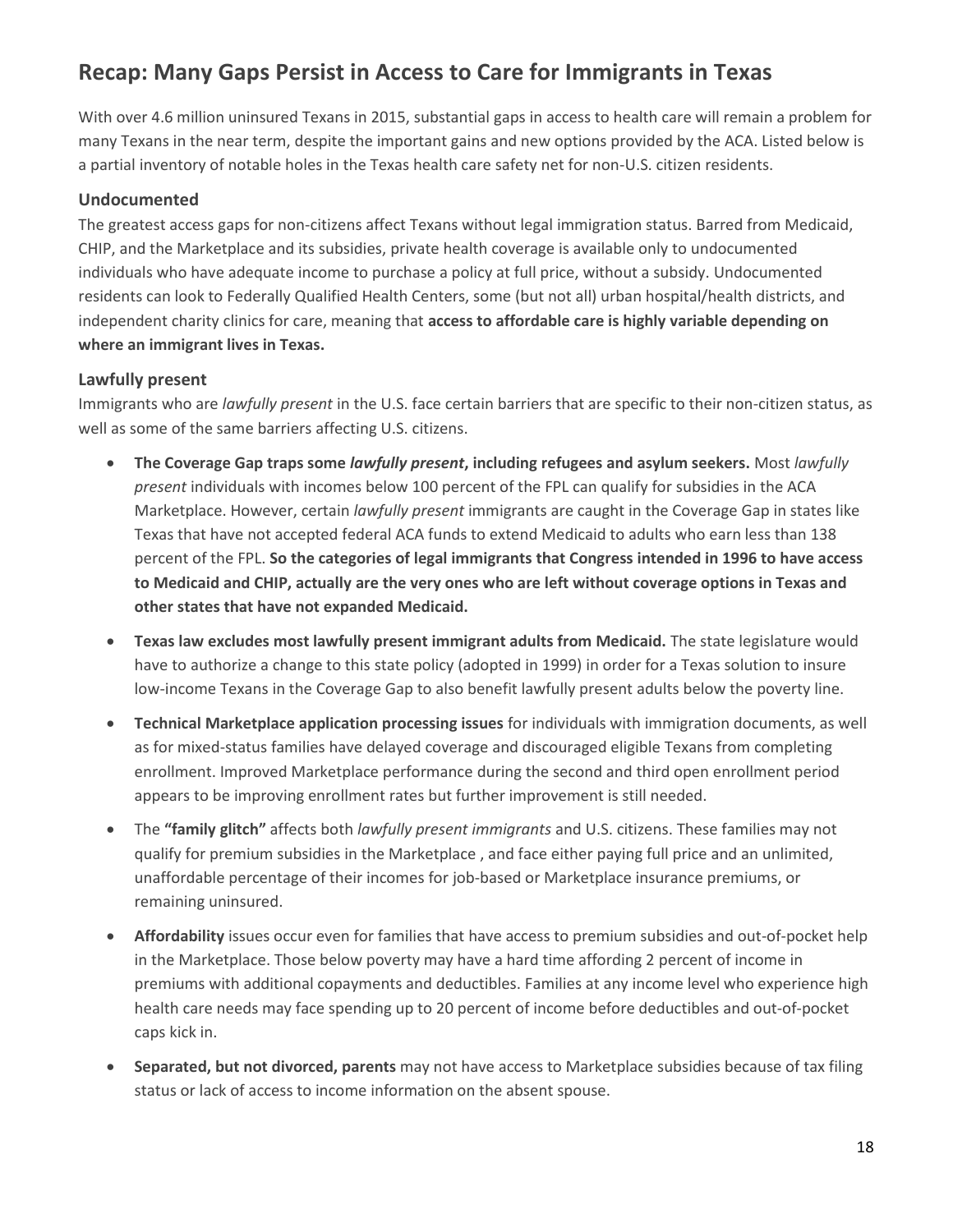**Hard-to-verify incomes.** The income verification systems that the Marketplace and state Medicaid-CHIP programs rely on can work well for those with steady employment and predictable hours and wages. They are less helpful for those working irregular hours, multiple jobs, or being paid cash or by hand-written check. Advocates will need to monitor the systems to identify and try to reduce any barriers to enrollment, renewal, or qualifying for premium subsidies that may result from the additional documentation families in these situations may have to produce on an ongoing basis.

As we publish this report in late 2016, few solutions to the barriers listed above are truly in the pipeline. In the Marketplace open enrollment periods for 2015 and 2016 coverage, systems to accept immigration documents from *lawfully present* family members were working substantially better than in the first period. Still, large numbers of families face multiple barriers in the Marketplace. Application assisters report families who struggled to complete applications in a previous year lack confidence that their information will be processed promptly and accurately in the next year.

Apart from gradual technological improvements, the remaining barriers will require concerted attention and advocacy at the state and federal levels, as well as local solutions to maintain or expand safety nets for the undocumented residents who are excluded from state and federal programs.

## **Protecting Access in Your Texas Community: How You Can Help, and How to Get Help**

As noted at the opening of this report, a number of policy challenges to immigrants' access to care have arisen in Texas over the last two years. Legislation to reduce access to care for undocumented children in Texas' [Children with Special Health Care Needs Program](https://www.dshs.texas.gov/cshcn/) was filed and only narrowly defeated in 2015. The Department of State Health Services was served with a lawsuit, after some local officials stopped issuing birth certificates to undocumented parents of U.S. citizen children (positive settlement reached July 2016). Tom Green County requested a state Attorney General's opinion on whether counties should discontinue services to undocumented residents in the County Indigent Health Care Program. In related matters, interim legislative studies were charged with examining state and local laws applicable to undocumented immigrants, and questioning Texas' official involvement in the Refugee Resettlement Program. In September 2016, Texas Governor Greg Abbott [announced](http://gov.texas.gov/files/press-office/RefugeeResettlementLetter_09212016.pdf) that Texas will withdraw from the federal refugee resettlement program.iv

A new presidential administration will take office in January 2017, which based on its campaign rhetoric may be expected to promote harsher public policy toward non-U.S. citizens, and could weaken the existing federal protections of the rights of immigrants.

In light of these recent pressures, CPPP hopes this report will help community organizations, health care providers, and other stakeholders interested in supporting access to health care for all members of the community. The Center can also offer support in two other ways:

- Group training on the policies in this report, in your community or via webinar; and
- Trouble-shooting assistance when you have questions about whether laws and rules are being followed regarding immigrants' access to coverage or care.

*To inquire about training or other assistance for your organization, please contact CPPP at [dunkelberg@cppp.org.](mailto:dunkelberg@cppp.org)*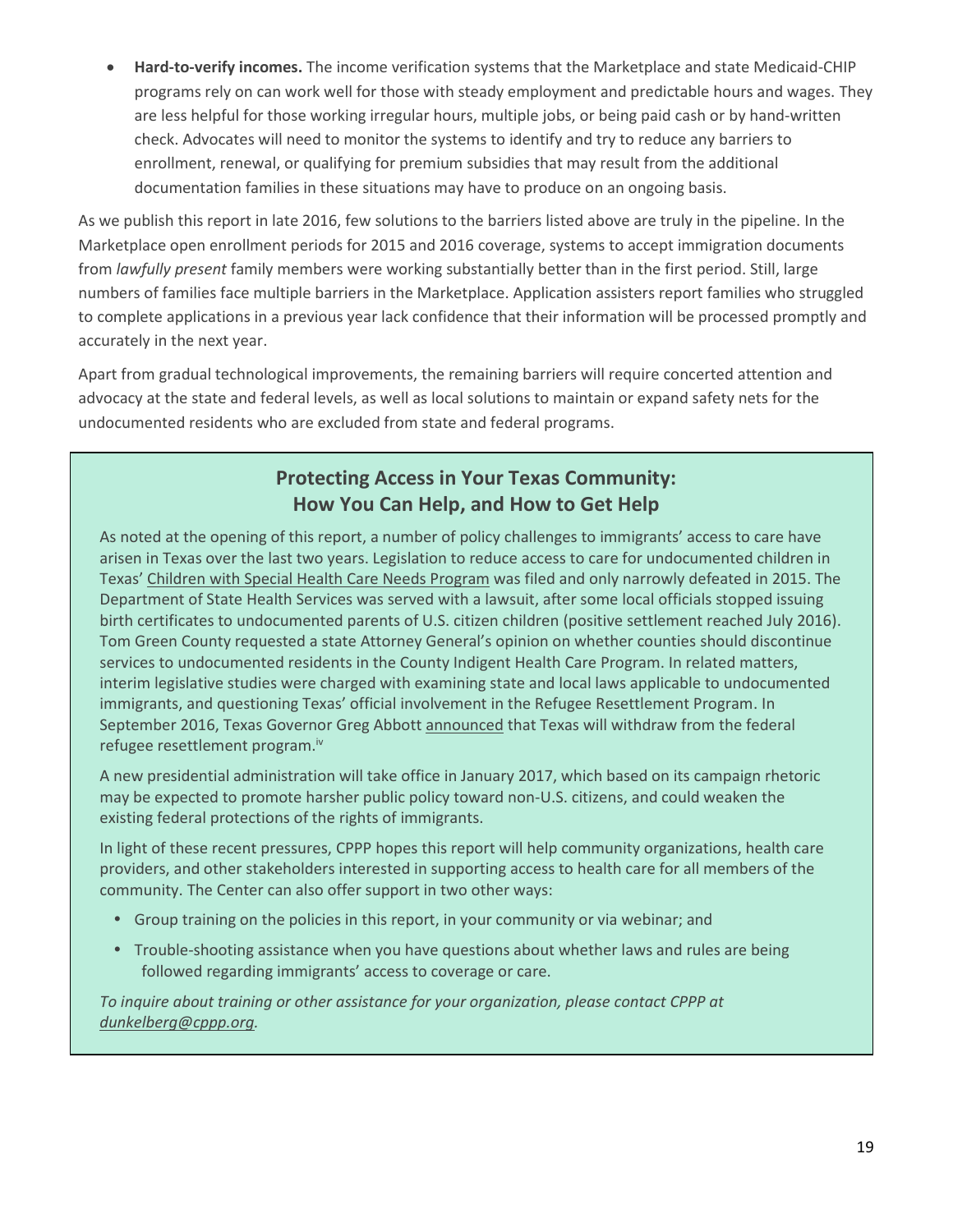## **Next Steps for Texas: Policies to Improve Health Care Access and Outcomes**

Federal law, Texas law and the state constitution combine to make Texas cities, counties, and hospitals the providers and funders of last resort for all of the uninsured. U.S. and Texas law allow federal and state government to reject the health costs of uninsured immigrants—lawfully present and undocumented alike—and shift them to local governments and health care providers. In this way, Texas' policy decisions to turn down available federal support for the uninsured take a toll on local taxpayers, and on all the other services communities need to fund.

CPPP recommends that Texas make the following three key policy changes to increase federal funding for coverage and care of immigrants:

- 1. **Providing Medicaid Maternity benefits to** *lawfully present* **immigrant women.** Texas should provide comprehensive pregnancy benefits on par with those of U.S. citizens. Today, even legal permanent residents are treated the same as undocumented mothers.
- 2. **Closing the Texas Coverage Gap, and insuring all citizens 19-64 up to 138 percent of the federal poverty line**  (\$27,724 for a family of 3). This step would do even more than #1 for maternal health, by allowing women access to medical homes before conception for healthier pregnancies, continuing their care after birth to screen for and treat chronic medical conditions, and thereby improving health for any future pregnancies. This improved care will be gained equally if accomplished via an [1115 "red state waiver"](http://www.commonwealthfund.org/publications/issue-briefs/2016/may/how-will-section-1115-medicaid-expansion-demonstrations-inform-federal-policy) conservative alternative.

Closing the Gap will also eliminate today's perverse policy which denies access to coverage to immigrants Congress intended to protect: e.g., active-duty military and veterans, victims of human trafficking, and refugees. Step #2 will also dramatically improve payments to hospitals and doctors for emergency care to uninsured undocumented residents.

3. **Providing Medicaid benefits to lawfully present immigrants aged 19 and older.** Lawmakers should also reverse the Texas law that now excludes these adults, in order to maximize the reduction in uninsured lawfully present Texans and the relief for local governments that closing the Coverage Gap would bring. Texas Medicaid today covers very few U.S. citizen parents and adults under current policy: e.g., 3 million children are enrolled, but only 150,000 of their parents. Unless Texas begins providing coverage options for U.S. citizen parents and other adults living in poverty, reversing Texas' ban on Medicaid for lawfully present immigrant adults will have limited effect.

Of course, the steps described above do not fully address the barriers to care for undocumented residents and the costs of their care born by local governments and care providers. Texas should take the lead among the states, squarely face the realities and negative consequences of these barriers for our communities, and develop a proactive strategy to improve systems and financing of care for the undocumented uninsured.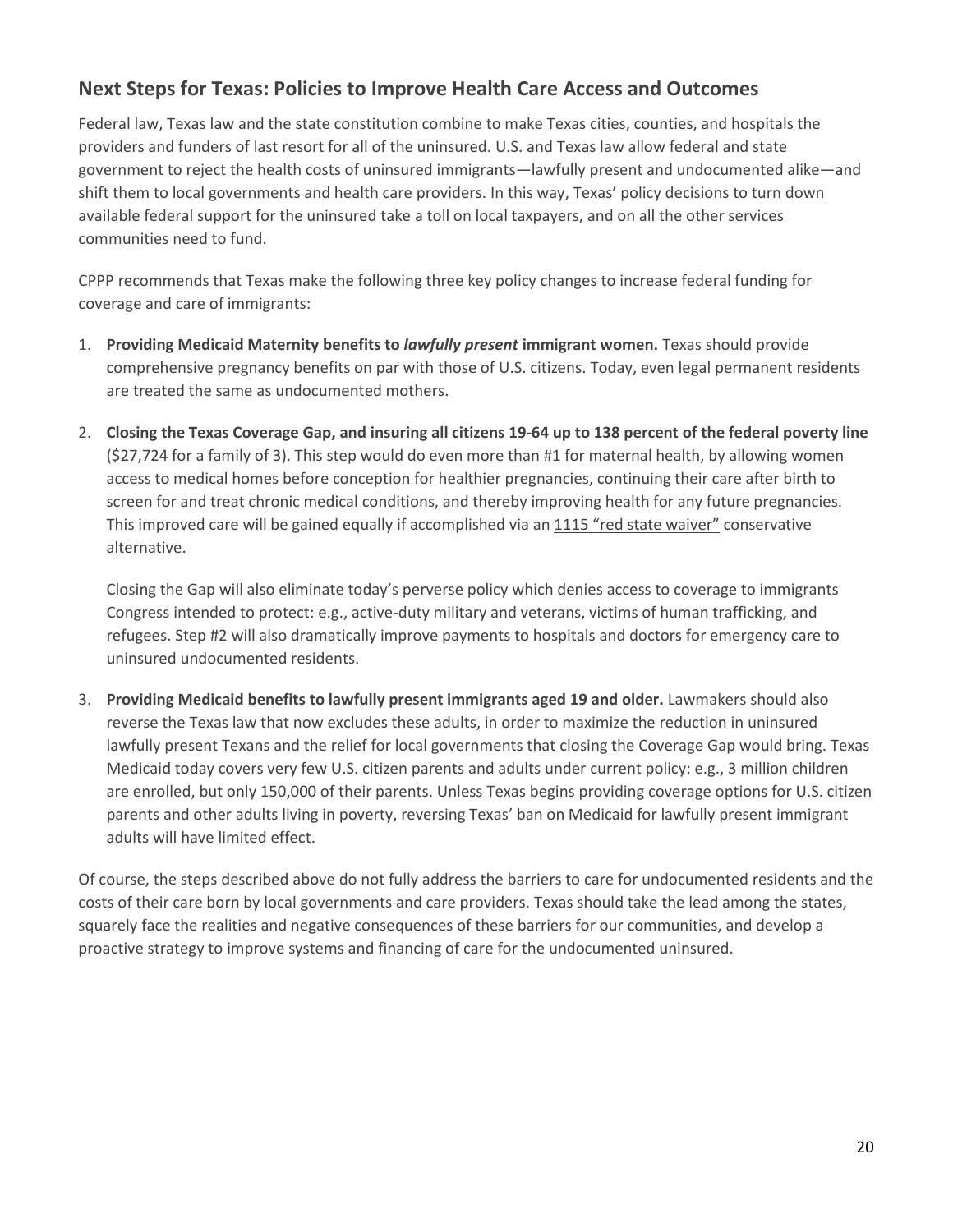## **Helpful Resources**

Center on Budget and Policy Priorities, **Health Reform Beyond the Basics**; slide decks provide detailed information on application and eligibility issues and processes; [http://www.healthreformbeyondthebasics.org/category/issues/immigrant-eligibility-for-premium-tax-credits](http://www.healthreformbeyondthebasics.org/category/issues/immigrant-eligibility-for-premium-tax-credits-and-medicaid/)[and-medicaid/](http://www.healthreformbeyondthebasics.org/category/issues/immigrant-eligibility-for-premium-tax-credits-and-medicaid/)

A Comprehensive Review of Immigrant Access to Health And Human Services <http://aspe.hhs.gov/hsp/11/immigrantaccess/review/index.pdf>

Overview of Immigrant Eligibility for Federal Programs – see page 4 for a list of "qualified" immigrants. <http://www.nilc.org/document.html?id=108>

Getting Enrollment Right for Immigrant Families; [http://ccf.georgetown.edu/ccf-resources/getting-enrollment](http://ccf.georgetown.edu/ccf-resources/getting-enrollment-right-immigrant-families/)[right-immigrant-families/](http://ccf.georgetown.edu/ccf-resources/getting-enrollment-right-immigrant-families/)

Immigrants and the ACA - http://nilc.org/immigrantshcr.html;<http://nilc.org/immigrantshcrsp.html>; <https://www.healthcare.gov/what-do-immigrant-families-need-to-know/>

Sponsored Immigrants & Benefits - <http://www.nilc.org/document.html?id=166>

"Lawfully Present" Individuals Eligible under the Affordable Care Act <http://www.nilc.org/document.html?id=809>

Frequently Asked Questions – Exclusion of Youth Granted "Deferred Action for Childhood Arrivals" from Affordable Health Care - <http://www.nilc.org/document.html?id=802>

Verification & documentation - <http://nilc.org/document.html?id=35> ; <https://www.healthcare.gov/help/immigration-document-types/> [; https://www.healthcare.gov/help/citizenship](https://www.healthcare.gov/help/citizenship-and-immigration-status-questions/)[and-immigration-status-questions/](https://www.healthcare.gov/help/citizenship-and-immigration-status-questions/)

Federal Guidance on Public Charge – When Is it Safe to Use Public Benefits? <http://www.nilc.org/document.html?id=164>

Confidentiality and reporting fears - <http://www.ice.gov/doclib/ero-outreach/pdf/ice-aca-memo.pdf>

Linguistic and cultural barriers - <https://www.cuidadodesalud.gov/es/> ; <http://marketplace.cms.gov/getofficialresources/other-languages/other-languages-materials.html> ; <http://www.hhs.gov/open/execorders/13166/index.html>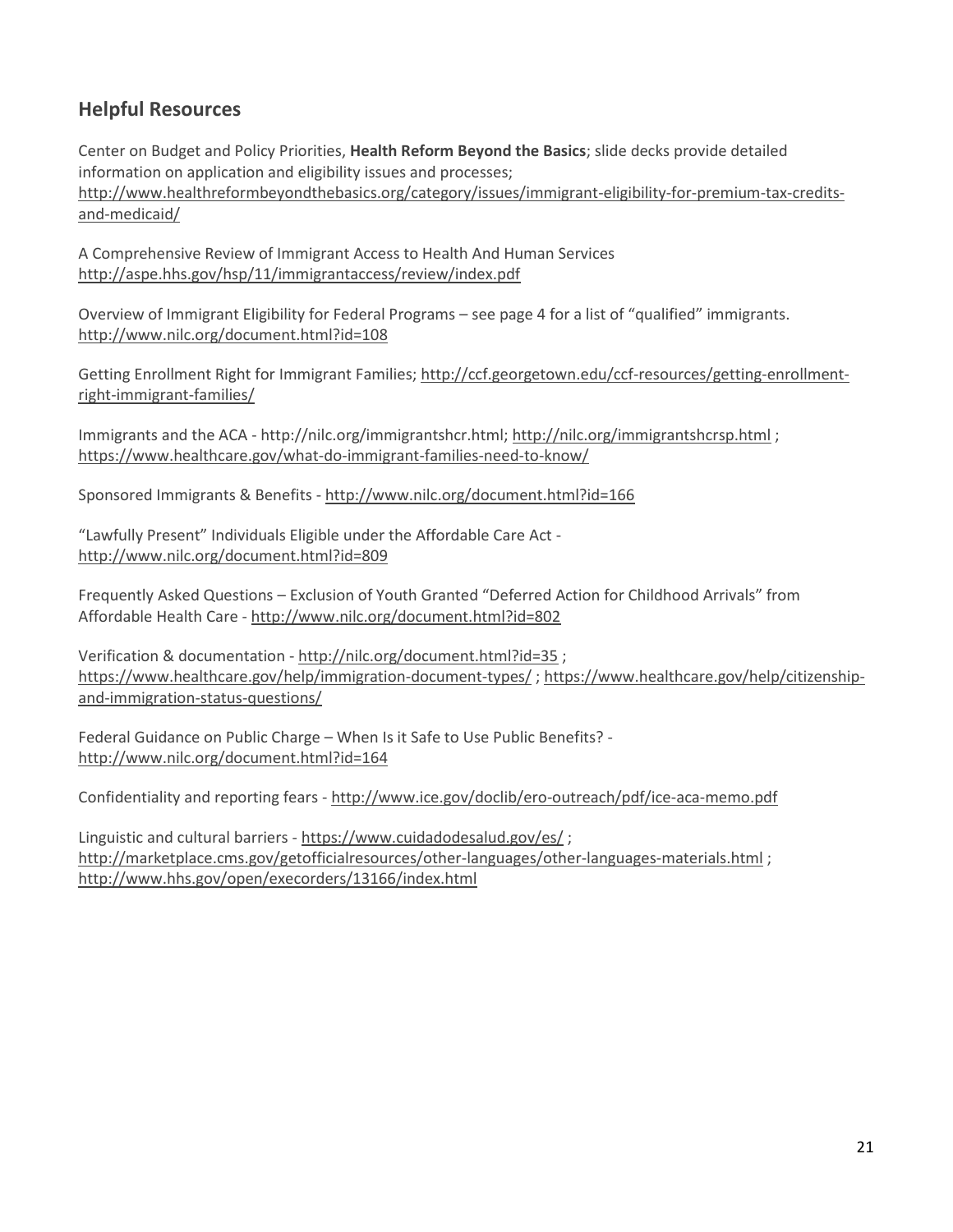## **Appendix: Deeper Background on Federal Policy on Immigrants' Access to Health Care**

Federal immigration and welfare laws passed in 1996 and after have made big changes to non-US citizens' access to health care and safety net services, for both lawfully present immigrants and for those lacking legal status. The complex intersection of health care and immigration laws makes it challenging for health consumers and professionals to master the landscape of access to care for non-US citizens. *The 1996 law and changes added by the Affordable Care Act have resulted in a very complex web of eligibility rules and exclusions, and readers who seek full details are strongly encouraged to consult the source materials cited and at the end of this brief.*

#### **Welfare Law Brings Health Care Limits**

In 1996, Congress passed a welfare law, the Personal Responsibility and Work Opportunity Reform Act (PRWORA), that affected legal immigrants' eligibility for health and human services.

Before the 1996 law, most legally present immigrants had been treated essentially the same as U.S. citizens for these programs, but after the law took effect the rules became much more complex.

The law coined new terms such as "*qualified*" and "*not qualified*" immigrants, to categorize immigrants according to eligibility for health and human services benefits.

- 1. a number of legal immigration statuses were designated for the first time as "not qualified" for benefits, and essentially treated the same as undocumented immigrants for purposes of benefit eligibility even though they were lawfully present in the U.S.;
- 2. despite what the name suggests, many "*qualified immigrants*" were excluded from eligibility in significant ways; and
- 3. big differences in eligibility depended on whether an immigrant had entered the U.S. prior to the 8/22/96 date when PRWORA was signed.

| <b>Qualified</b>                                                                            | <b>Not Qualified</b>                |
|---------------------------------------------------------------------------------------------|-------------------------------------|
| (1) Lawful permanent residents (LPRs);                                                      | Includes all noncitizens who do not |
| (2) Refugees, those granted U.S. asylum, those granted withholding of                       | fall under the "Qualified"          |
| deportation/removal, conditional entry (in effect prior to Apr. 1, 1980), or paroled into   | immigrant categories.               |
| the U.S. for at least one year;                                                             | This includes undocumented          |
| (3) Cuban/Haitian entrants;                                                                 | persons, but also (for example)     |
| (4) Battered spouses and children with a pending or approved (a) self-petition for an       | these lawfully present groups:      |
| immigrant visa, or (b) immigrant visa filed for a spouse or child by a U.S. citizen or LPR, | <b>Employment Visas (including</b>  |
| or (c) application for cancellation of removal/suspension of deportation, whose need        | agricultural); Temporary Protected  |
| for benefits has a substantial connection to the battery or cruelty (parent/child of such   | <b>Status; Lawful Temporary</b>     |
| battered child/spouse are also "Qualified"); and                                            | Residents; Family Unity Status;;    |
| (5) Victims of trafficking and their derivative beneficiaries (for example, children of     | Non-immigrants (tourists,           |
| victims) who have obtained a T visa or whose application for a T visa "sets forth a prima   | students, survivors of serious      |
| facie case," meaning they make certain claims and meet specific preliminary                 | crimes), individuals granted        |
| documentation. (NOTE: A broader group of trafficking victims who are certified by or        | deferred action; with pending       |
| receive an eligibility letter from the Office of Refugee Resettlement are eligible for      | applications for asylum; applicants |
| benefits funded or administered by federal agencies, without regard to their                | for adjustment to lawful            |
| <i>immigration status.)</i>                                                                 | permanent residence.                |

## **"Qualified/Not Qualified" Legal Immigrants, PRWORA 1996**

*Source: National Immigration Law Center, [Overview of Immigrant Eligibility for Federal Programs](http://www.nilc.org/document.html?id=108)–see page 4 for a list of "Qualified" immigrants.*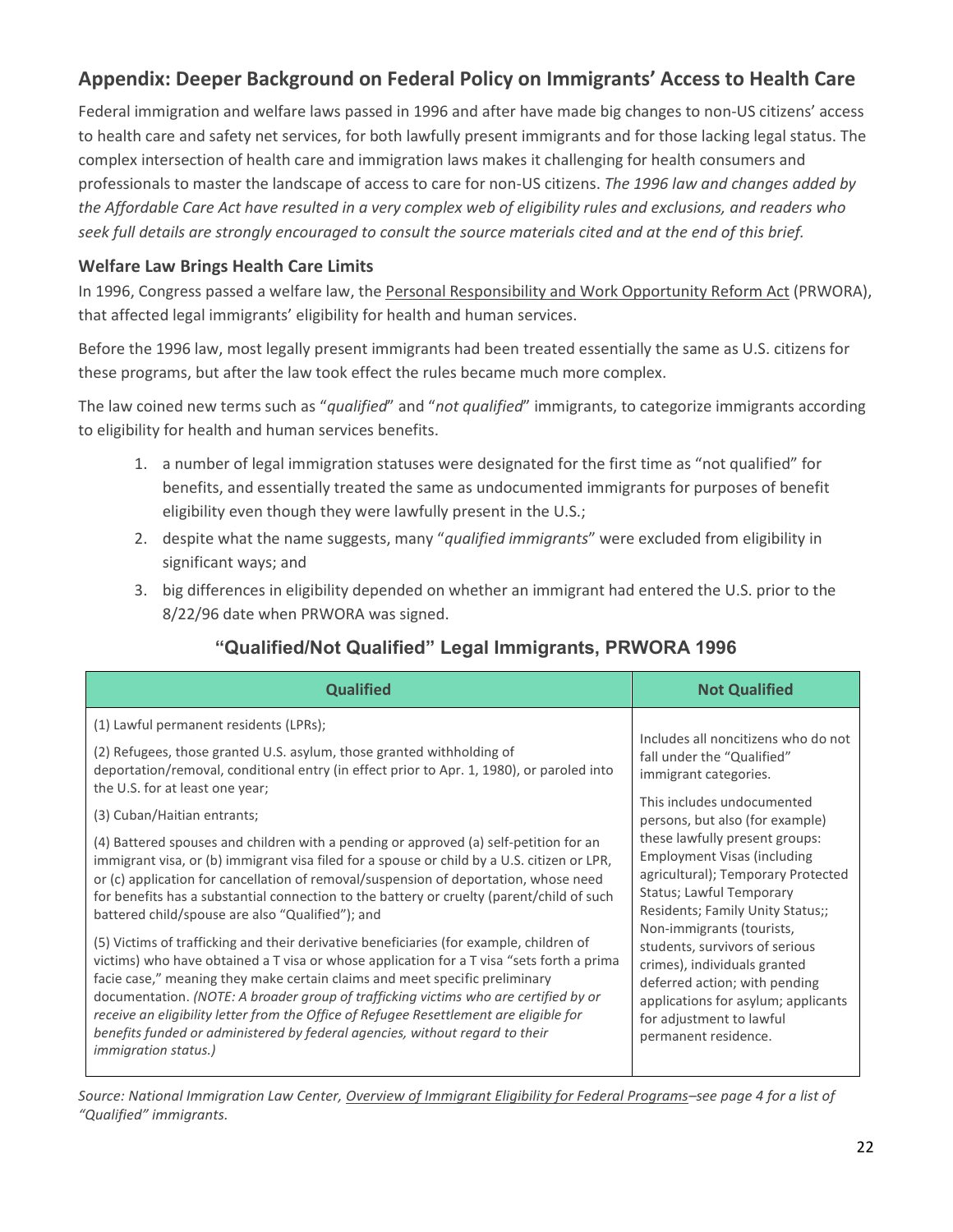#### **Some** *qualified immigrants* **have fewer restrictions than others**

There are several situations in which people with a "*qualified immigrant*" status are treated just like a U.S. citizen when it comes to getting Medicaid. These exceptions include:

- Active-duty U.S. military and veterans (and their spouse and dependent children);
- Humanitarian statuses: refugees, those granted U.S. asylum, withholding of deportation, Cuban & Haitian entrants, are not excluded from Medicaid during their first 7 years in U.S.; and
- Lawful permanent residents with credit for 10 years (40 quarters) of U.S. work history.

#### **Undocumented Then, Lawfully Present Now**

Immigrants who came to U.S. before 8/22/96 without legal status, but later became a *qualified immigrant* can be treated as a pre-1996 immigrant if they have resided in the U.S. continuously. In this situation, an immigrant is considered to have "continuously" resided if they never left the U.S. for more than 30 days at one time, or for more than 90 days total, between August 22, 1996, and when they became a *qualified immigrant*. **This is important because pre-1996 immigrants in Texas are eligible for many benefits that post-1996 entrants cannot get.** It is a situation that may affect survivors of domestic abuse as well as human trafficking.

#### **PRWORA Limits Medicaid Eligibility**

The 1996 law classified (regular, non-emergency) Medicaid as a "federal means-tested public benefit," and declared that most newly-arrived *qualified immigrants* would be subject to a "five-year bar" before they could access Medicaid. Importantly for Texas, federal law and rules gave states these choices:

- 1. whether to allow Medicaid access for *qualified immigrants* after they have been in the U.S. for five years; and
- 2. the option to make different choices on #1 above for pre- and post-PRWORA immigrants.

#### **PRWORA Effect on other Federally Funded Public Health Programs**

Other health-related federal funding programs were classified differently under the 1996 law from Medicaid-CHIP, and federal guidance made clear that there were no restrictions on lawfully present immigrants' access to other federal programs such as those dedicated to maternal and child health, mental health, family planning, and immunization. Federal guidance also prohibited restricting access to these key public health programs for most undocumented residents.

#### **Balanced Budget Act requires coverage in "stand-alone" CHIP**

When Congress established CHIP in the Balanced Budget Act of 1997, states had choices: first, whether to set up a CHIP program at all, and second whether to set up CHIP as a separate program from children's Medicaid (as Texas did), or to simply make CHIP an extension of children's Medicaid. Importantly, states with separate CHIP programs were required to allow *qualified immigrant* children and teens (under age 19) to enroll in CHIP after they have passed their five-year bar.

#### **2009: CHIPRA provides state option to cover "***Lawfully Present***" children and pregnant women; ACA**

**adopted same "***lawfully present***" definition for Marketplace.** In 2009, the Children's Health Insurance Program Reauthorization Act (CHIPRA) was signed into federal law. CHIPRA expanded the categories of immigrants who may gain access to Medicaid and CHIP, at state option: "*[lawfully present](http://www.nilc.org/lawfullyresiding.html)*" residents of a state. CHIPRA gave states the option to cover children and pregnant women in Medicaid and CHIP without the five-year